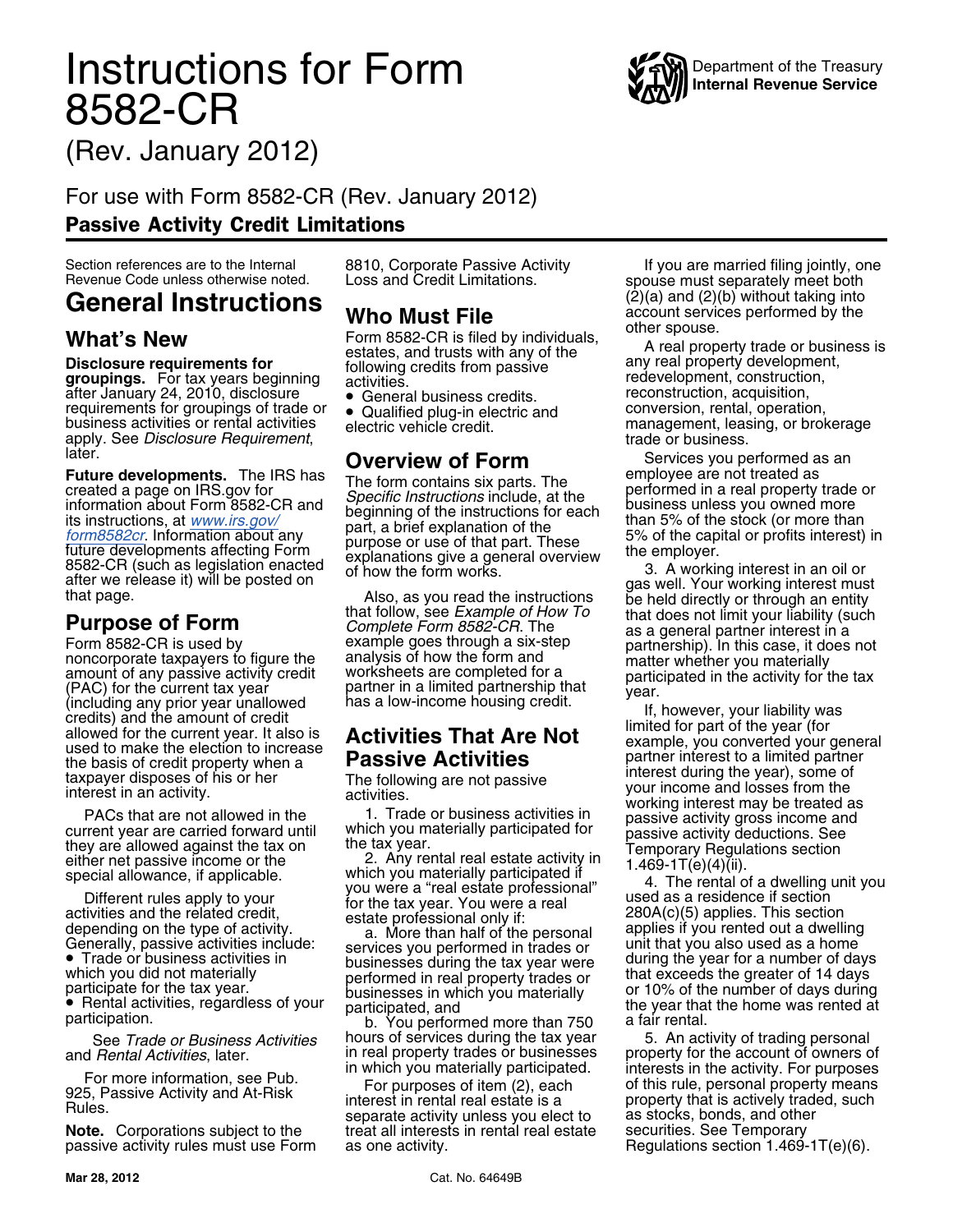making the rental strokes were provided in the distance of the distance of the distance of the distance of the distance of the distance of the distance of the provide of the distance of the distance of the property and the activity's total gross rental income.<br>The activity's average period of **From the Activities** passive rental real estate activity, you customer use equals the sum of the an activity meets any of the five may be able to claim credits from the these class-by-class average periods exceptions listed above, it is not a activity for the tax attributable to a these class-by-class average periods exceptions listed above, it is not a the tax attributable to a weighted by gross income. See rental activity. You must then weighted by any passive losses, reduced by any passive losses

services are significant, all relevant later) and, if so,<br>facts and circumstances are and the special allowance also applies<br>considered. Facts and circumstances participated in the activity for the tax to low-income housin considered. Facts and circumstances participated in the activity for the tax include the frequency of the services, year (see *Material Participation*, rehabilitation credits from a rental real the type and amount of labor required later).<br>
the type and amount of labor required later).<br>
the netform to perform the services, and the value<br>of the services relative to the amount  $\bullet$  If the activity is a trade or business credits allowed under the special of the services relative to the amount • If the activity is a trade or business credits allowed under the speci<br>charged for use of the property. eactivity in which you did not materially allowance are in addition to the

This applies only if the services are

activities are not entered on Form customers' use of the rental property activity on the forms you normally 8582-CR. However, credits from is incidental to their receipt of the use.

**Hental Activities**<br>
A rental activity is a passive activity<br>
activity of holding property for<br>
activity through a publicly traded<br>
A rental activity is a passive activity<br>
investment if the main purpose of<br>
the property i the activity (unless it is a rental real gain from its appreciation and the state activity is not estate activity is not estate activity in which you materially gross rental income is less than 2% conducted through a PTP,

Significant personal services<br>include only services performed by property is a trade or business activity<br>individuals. To determine if personal (see *Trade or Business Activities*, property is a trade or business activity<br>

activity in which you did not materially allowance are in addition to the<br>participate, enter the credits from the credits allowed for the tax attributable 2. Extraordinary personal services participate, enter the credits from the credits allowed for the 2.<br>The provided in making the rental activity on Worksheet 4, later to net passive income. were provided in making the rental activity on Worksheet 4, later.<br>property available for customer use. <br>If the activity is a trade or business The special allowance is not • If the activity is a trade or business  $\blacksquare$  The special allowance is not activity in which you did materially  $\blacksquare$  available if you were married at the

Generally, credits from these performed by individuals and the participate, report the credits from the

these activities may be subject to services.<br>
Imitations other than the passive the passive of the property is and the property is the finite of the finite of the finite of the finite of the finite of the finite of the fin

However, if you meet any of the property.<br>
five exceptions listed below, the Unadjusted basis is the cost of the Worksheet 1 is for credits (other<br>
than rehabilitation credits and<br>
rental of the property is not treated as<br>

tangible property (real or personal) is to a trade or business activity if:<br>
used by customers and the gross income (or<br>
customers and the gross income (or<br>
expected gross income) from the<br>
expected gross income) from the<br>

any of the following exceptions are amployer's convenience to an<br>
1. The average period of customer employee or the employee's spouse<br>
is:<br>
a. 7 days or less, or activity or activities in which the<br>
b. 30 days or less and

Regulations section 1.469-1(e)(3)(iii). determine: reduced by any passive including the commercial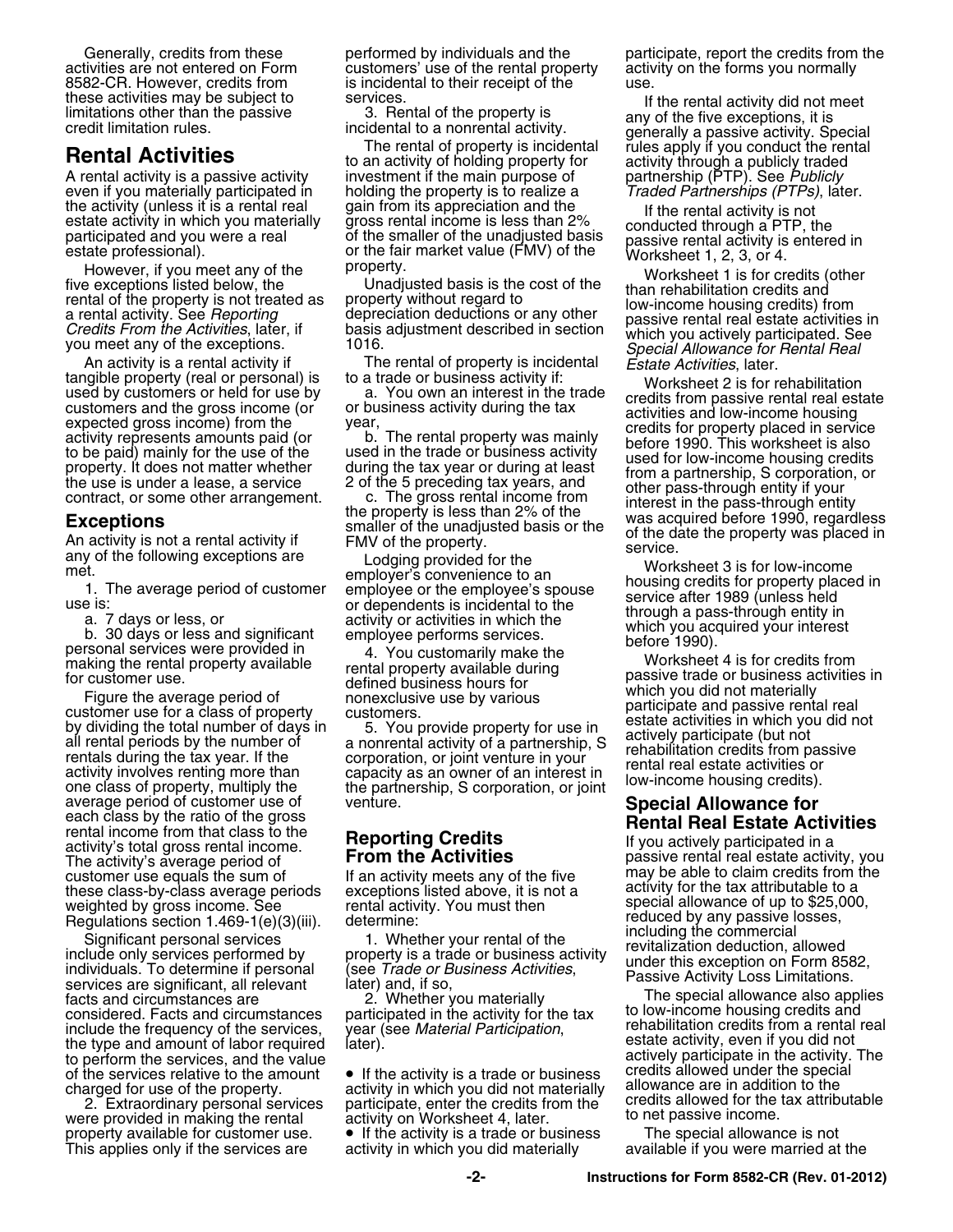stringent requirement than material (\$125,000 or more if married filing **Proof of participation.** You may<br>participation (see *Material* separately), there is no special prove your participation in an activity<br>*Participatio* 

•

••

• \$12,500 for married individuals investment) that:<br>
who file separate returns for the tax<br>
year and who lived apart from their<br>
spouses at all times during the tax<br>
year.<br>
year.<br>
<br>
gear.<br>
a spouse the conducted in anticip

**limitation.** If your modified adjusted under section 174 (or that would be if for more than 100 hours during the<br>gross income (defined in the you chose to deduct rather than tax year, and you participated at lea

end of the year, are filing a separate (\$50,000 or less if married filing **Reporting Credits**<br>return for the year, and lived with your separately), figure your credits based<br>spouse at any time during the year. on the amoun Only an individual, a qualifying special allowance referred to in the **Trade or business activities verterial**<br>estate, or a qualified revocable trust preceding paragraph.

may actively participate in a rental income is more than \$100,000 passive activity. Report the credits<br>tram the estimate on the farme you may actively participate in a rental income is more than  $\frac{100,000}{1000}$  but less than \$150,000 if married filing separately) from the activity on the forms you regulations provide an exception, but less than \$150,000 ( limited partners are not treated as married filing separately), your actively participating in a special allowance is limited to 50% of actively participating in a special allowance is limited to 50% of **without material participation.** If activity.<br>A qualifying estate is the estate of and your modified adjusted gross is a passive activity. Generally, you

A qualifying estate is the estate of and your modified adjusted gross<br>
and second for tax years after the date of the Generally, if your modified<br>
denoted the the amount to enter on Form<br>
the ancount of the amount of the participate in a rental real estate the difference between \$250,000 customarily do in the same type of<br>activity if at any time during the tax (\$125,000 if married filing separately) activity, and<br>year your interest (includ

Active participation is a less income is \$250,000 or more<br>ingent requirement than material (\$125,000 or more if married filing

example, you participated in making and the modified adjusted gross contemporaneous daily time reports,<br>management decisions or arranging income limitation applies when for others to provide services (such figuring the spe that may count as active participation (other than from a pass-through entity in ot limited to, identifying services include:<br>in which you acquired your interest performed over a period of time and<br>• Approving new tenants,

## • Other similar decisions. **Activities Activities** summaries.

• \$25,000 for single individuals and<br>married individuals filing a joint return and activity (other than a rental activity or materially participated for the tax year<br>for the tax year. activity and activity treated as incid

**Modified adjusted gross income** experimental expenditures deductible<br>**Iimitation.** If your modified adjusted under section 174 (or that would be if

estate, or a qualified revocable trust<br>that made an election to treat the trust as part of the decedent's estate<br>trust as part of the decedent's estate in the state of the decedent's estate of the decedent's estate in the

you did not materially participate in a<br>trade or business activity, the activity

spouse's interest) in the activity was disable that the work was to avoid the vork was to avoid the losses or credits from the state of losses or credits from interests in the activity.<br>Active participation is a less income is \$250,000 or more rules.<br>Active participation is a less income is \$250,000 or more

Approving new tenants, https://efore 1990). The approximate number of hours<br>Deciding on rental terms, the before 1990). The approximate number of hours Deciding on rental terms,<br>Approving capital or repair **Fuede on Bunities** Computer of that period, based on appointment • Approving capital or repair **Trade or Business** that period, based on appointment expenditures, and **Trade or Business** 

The maximum special allowance is: A trade or business activity is an **Tests for individuals.** You<br>• \$25,000 for single individuals and activity (other than a rental activity or materially participated for the tax year

exarch very server in the activity of all<br>
• \$25,000 for a qualifying estate and the server of the participation in the activity of all<br>
reduced by the special allowance for starting a trade or business, or<br>
which the sur

gross income (defined in the you chose to deduct rather than tax year, and you participated at least instructions, later) is \$100,000 or less capitalize them). as much as any other individual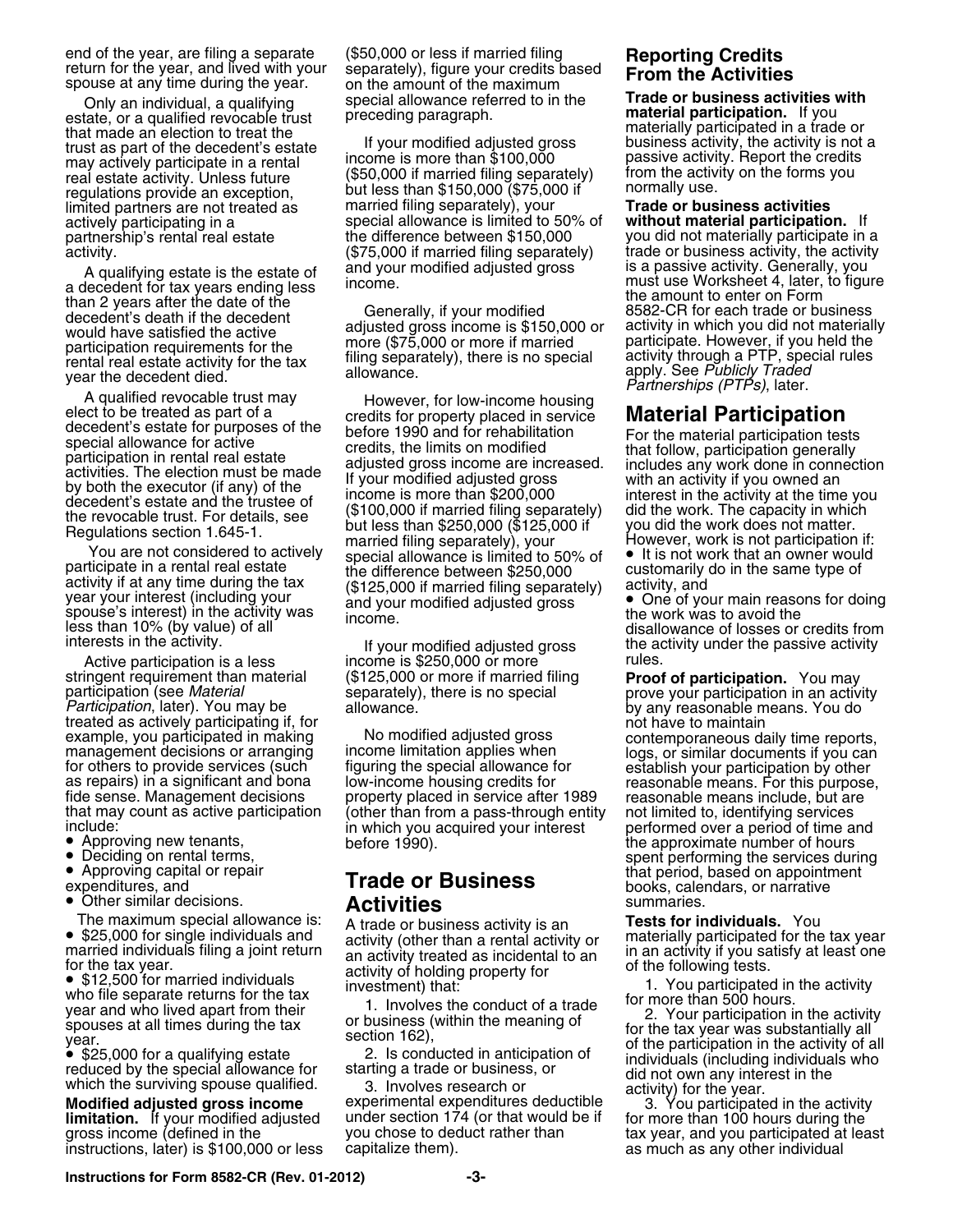(including individuals who did not own activity. For purposes of this test, whether activities make up an angu<br>any interest in the activity) for the work done as an investor includes: appropriate economic unit are: any interest in the activity) for the

4. The activity is a significant financial statements or reports on types of trades or businesses,<br>participation activity for the tax year, operations of the activity, and you participated in all significant 2. Preparing o

is any trade or business activity in 3. Monitoring the finances<br>which you participated for more than operations of the activity in a which you participated for more than operations of the activity<br>100 hours during the year and in monmanagerial capacity. non-<br>
100 hours during the year and in *informanagerial capacity.* **Example.** You have a significant<br>
which you did not materially<br> **Chasial wiles for limited partners** ownership interest in a bakery and a

**Test for a spouse.** Participation by<br>your spouse during the tax year in an<br>activity you own may be counted as<br>your participation in the activity, even<br>if your spouse did not own an interest<br>in the activities make up an ap

**Test for investors.** Work done as Whether activities make up an limited partner or as a limited an investor in an activity is not treated appropriate economic unit depends entrepreneur (as defined in section an investor in an activity is not treated appropriate economic unit depends as participation unless you were on all the relevant facts and  $464(e)(2)$ , if that other activity<br>directly involved in the day-to-day circumstances. The factors given the engages in holding, producing, or directly involved in the day-to-day circumstances. The factors given the management or operations of the engages in determining

year. 1. Studying and reviewing 1. Similarities and differences in<br>4. The activity is a significant financial statements or reports on types of trades or businesses,

participation activities during the year summaries or analyses of the ownership,<br>finances or operations of the activity 4. Geographical location, and<br>A significant participation activity for your own use, and 5. Interdepen

which you did not materially<br>anticipate under any of the material special rules for limited partners. movie the<br>ater in Baltimore and in a basing and movie the starting barricolate in the basing and movie the starting barr

not were, in you parameter and stabiled farmers and surviving the statistics. The following activities that year.<br>
tactivity for 100 hours or less during<br>
the tax year. Survivies in the termining sponses of farmers. Certai

A significant participation activity buttory own use, and the manner of the following superior or the setween or<br>Invitrade or business activity in the S. Monitoring the finances or the among the activities.

- 
- 
- 
- 

distributing motion picture films or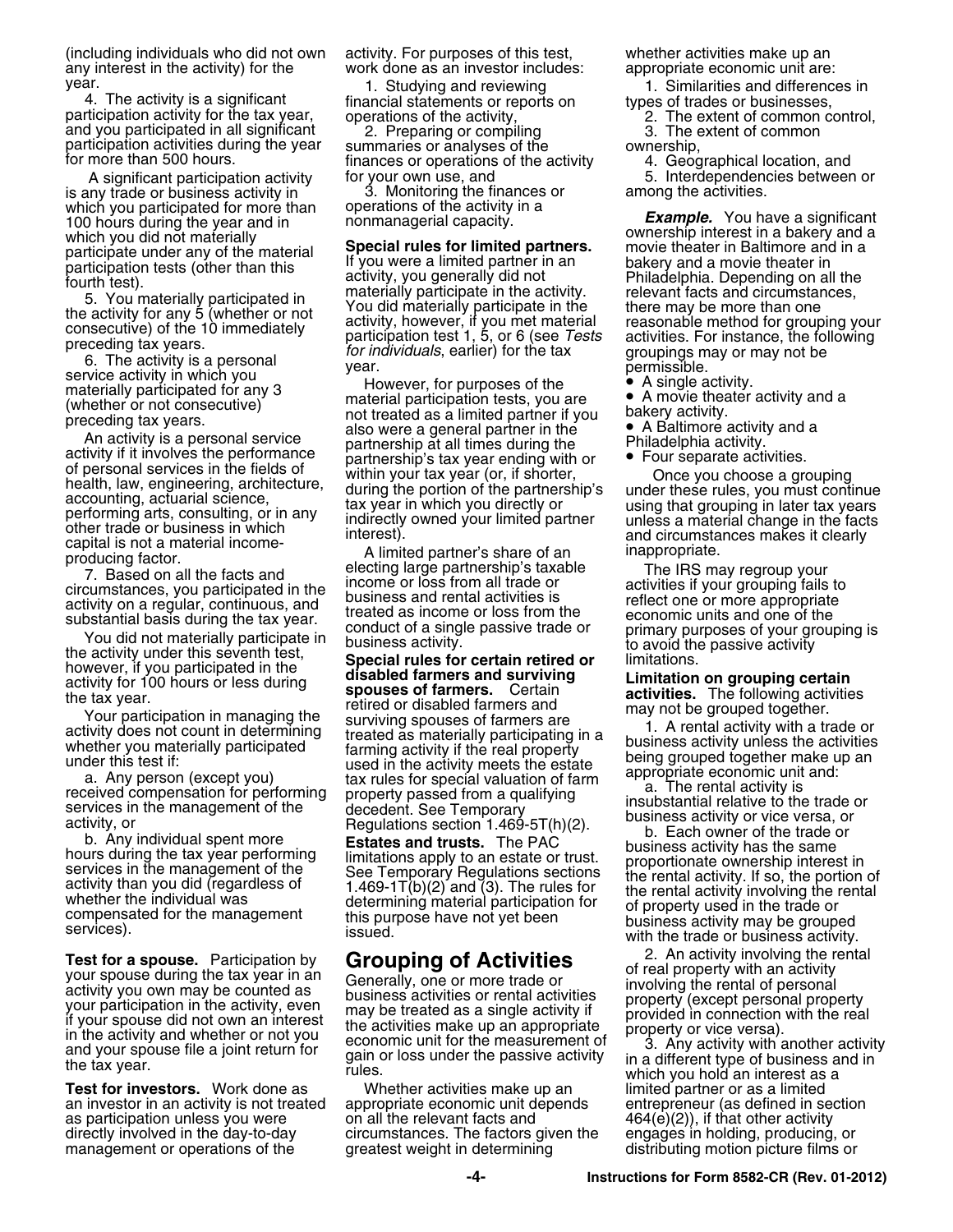1245 property; or exploring for (or in which two or more activities are exploiting) oil and gas resources or originally grouped into a single

A partitute of strate interest activity to an existing group. The interest as separate activities fluored partner interest as a limited partner interest as a limited partner interest as a limited partner interest as a limi

For tax years beginning after January for the activities that are being forms to figure forms to figure the low-<br>24, 2010, the following disclosure for a regrouped. If two or more activities housing credit. 24, 2010, the following disclosure<br>
Yeau are requires for groupings apply.<br>
Yeau are requires for groupings apply.<br>
Yeau are requires for groupings apply.<br>
Yeau are requires for grouping station as the being regrouped into which you first discovered the failure<br>to disclose. If the IRS discovered the **Dispositions**<br>failure to disclose, you must have **Dispositions**<br>Inallowed PACs unlike unallowed Part III of Form 3800 and brings the failure to disclose, you must have Unallowed PACs, unlike unallowed Part III of Form 3800 and brings<br>reasonable cause for not making the passive activity losses, are not \$12,000 credit from the passive reasonable cause for not making the passive activity losses, are not \$12,000 credit from the passive<br>required disclosure. For more allowed when you dispose of your activity to line 32.<br>information on disclosure interest in

written statement with your original

videotapes; farming; leasing section income tax return for the first tax year PACs that are not used to increase<br>1245 property; or exploring for (or in which two or more activities are ithe basis of the credit property are originally grouped into a single carried forward until they are allowed. geothermal deposits. entity activity. The statement must provide To make the election, complete Form<br>and the names, addresses, and employer 8582-CR, Part VI. No basis **Activities conducted through**<br> **partnerships, S corporations, and**<br> **C corporations subject to section**<br> **C corporations subject to section**<br> **C** corporations subject to section<br> **C** corporations subject to section<br> **C** c oup mose activities with:<br>Each other,<br>rules. Fach other,

partnerships and corporations.<br>A partner or shareholder may not tax year in which you add a new ln 2011, John Jones purchased an A partner or shareholder may not tax year in which you add a new In 2011, John Jones purchas<br>A as senarate activities those activity to an existing group. The interest as a limited partner in activities grouped together by the statement must provide the name, Partnership A (which was an eligible address, and EIN, if applicable, for small business). Mr. Jones is married partnership or corporation. and the activity and EIN, if applicable, for<br> **Partial disposition of an activity.**<br>
You may treat the disposition of<br>
Substantially all of an activity as a<br>
separate activity if you can prove with<br>
respectively and the ex

Fraction the activity disposed of the settement must provide the names,<br> **Disclosure Requirement** addresses, and EINs, if applicable, <br>
For tax vears beginning after January for the activities that are being forms to figur

requirements, see Revenue may elect to increase the basis of the for the passive activity low-income<br>Procedure 2010-13 available at [www.](http://www.irs.gov/irb/2010-04_IRB/ar15.html) credit property by the amount of the housing credit for 2011. The amount<br>*irs.gov/irb* property to the extent that the credit worksheets. Worksheet 3 of Form<br>has not been allowed under the 8582-CR is used for the post-1989 **New grouping.** You must file a has not been allowed under the 8582-CR is used for the post-<br>written statement with your original passive activity rules. Unallowed low-income housing credits.

• Each other,<br>• Activities conducted directly by the forms not a set that is a set that is a second form instruction for the referenced for **Addition to an existing grouping.** instructions for the referenced forms partner or shareholder, or **Addition to an existing grouping.** instructions for the referenced forms <br>● Activities conducted through other You must

The prior year unallowed<br>
In the proportion of the part of the part of the part of the part of the part of the part of the sectivity disposed of, and<br>
2. The net income or loss for the<br>
year of disposition allocable to the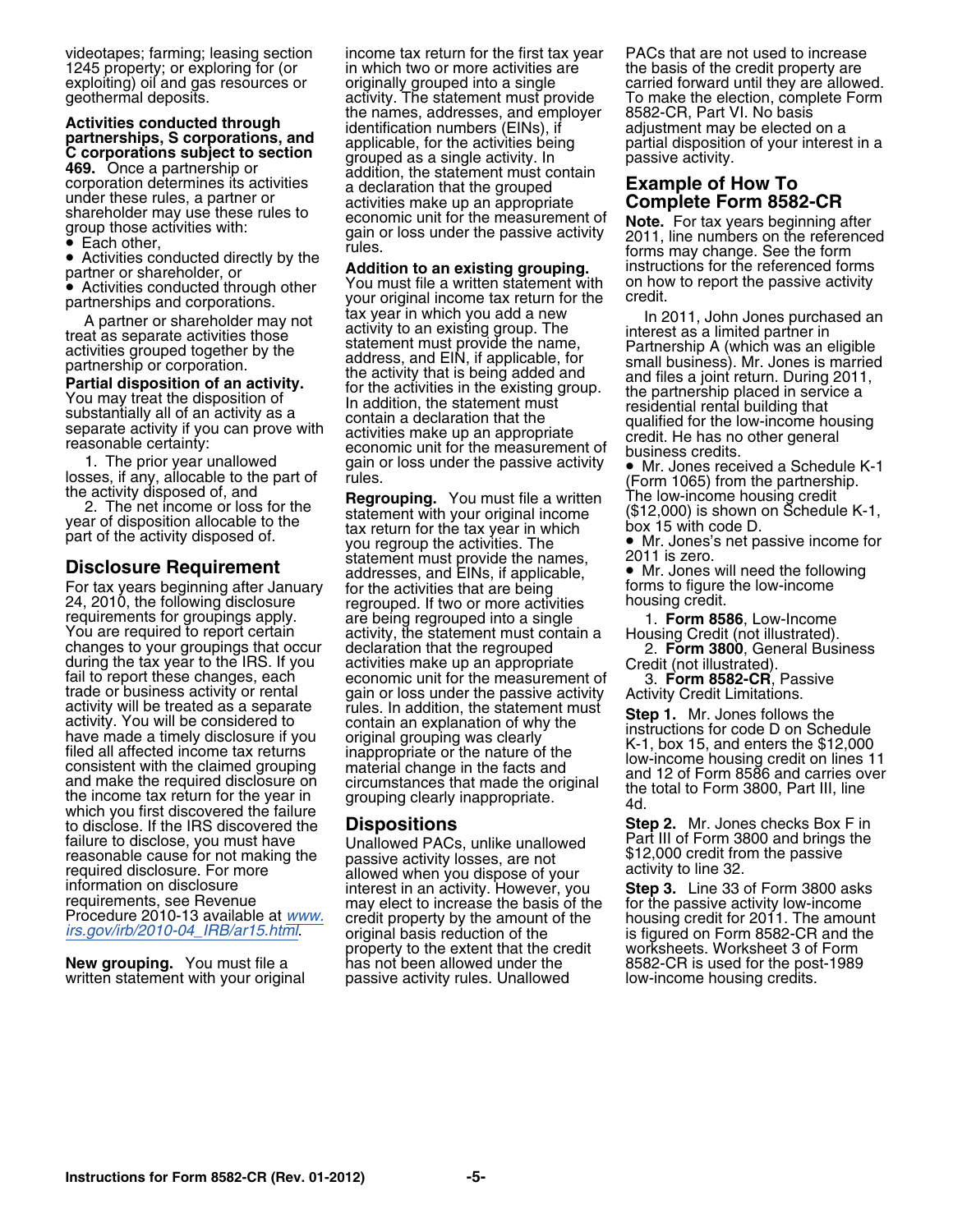| Worksheet 3 for Lines 3a and 3b<br>(keep for your records) |                    |                                       |                                               |                           |  |  |
|------------------------------------------------------------|--------------------|---------------------------------------|-----------------------------------------------|---------------------------|--|--|
| <b>Name of Activity</b>                                    | <b>From</b>        | <b>Current Year</b><br><b>Credits</b> | <b>Prior Year</b><br><b>Unallowed Credits</b> | <b>Total Credits</b>      |  |  |
|                                                            | <b>Form</b>        | (a) Credit line 3a                    | (b) Credit line 3b                            | (c) Add cols. (a) and (b) |  |  |
| Partnership A                                              | 8586/3800. line 32 | 12.000                                |                                               |                           |  |  |
|                                                            |                    |                                       |                                               |                           |  |  |
|                                                            |                    |                                       |                                               |                           |  |  |
|                                                            |                    |                                       |                                               |                           |  |  |
|                                                            |                    |                                       |                                               |                           |  |  |
| <b>Total.</b> Enter on lines 3a and 3b of Form 8582-CR.    | ▶                  | 12.000                                |                                               |                           |  |  |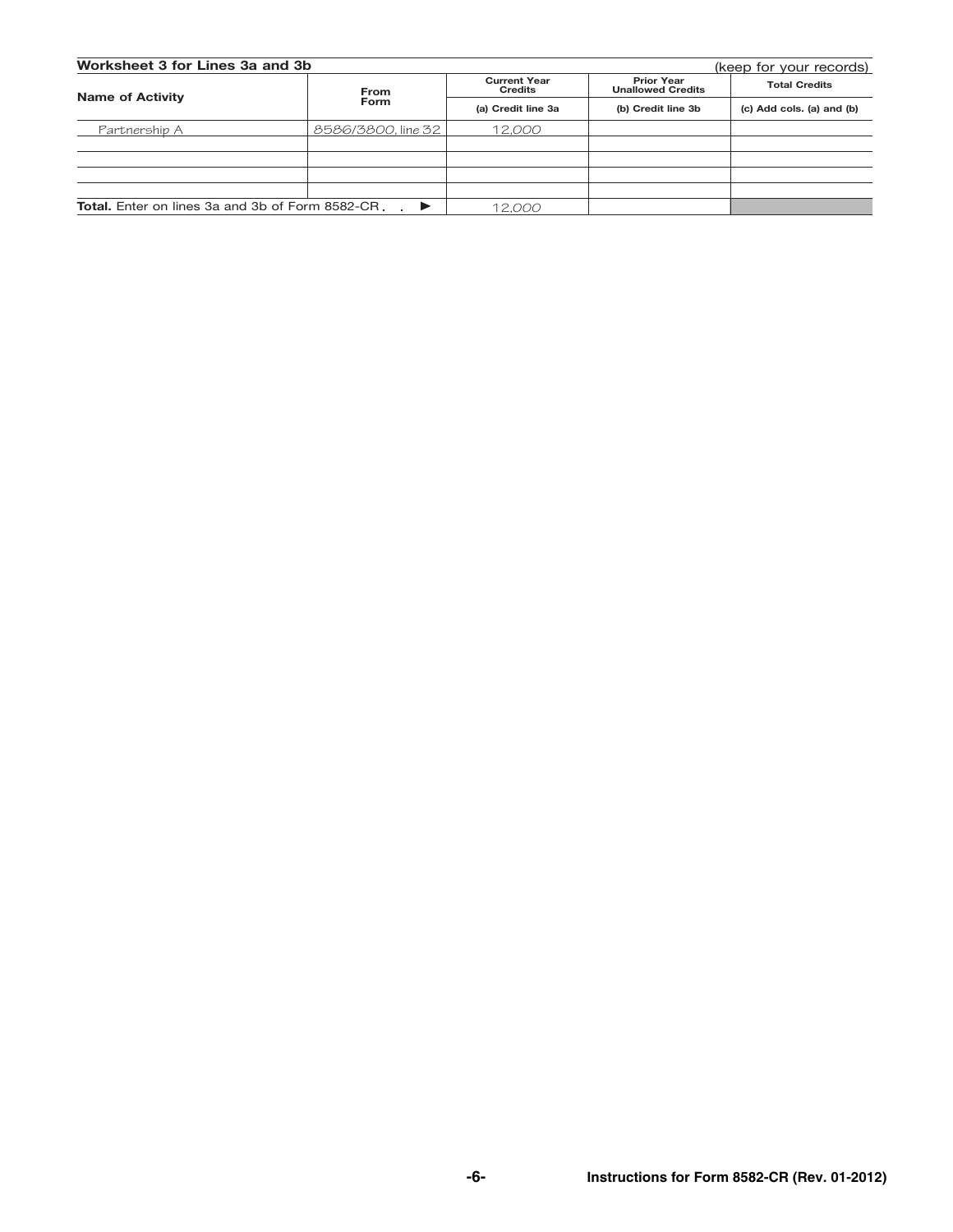Step 4. Mr. Jones follows the instructions for Worksheet 3 and enters the total credits from column (a) of that worksheet on Form 8582-CR, line 3a. He enters the total credits on line 3c and completes lines 5 through 7. Mr. Jones can skip Parts II and III and go to Part IV because the only credit he has is from a post-1989 low-income housing credit. He must also complete the computation for line 35 in the instructions to get the amount to enter on line 35 of the form.

|                | Form 8582-CR                                                                  | <b>Passive Activity Credit Limitations</b>                                                                                                                                                                                                     |                               | OMB No. 1545-1034 |
|----------------|-------------------------------------------------------------------------------|------------------------------------------------------------------------------------------------------------------------------------------------------------------------------------------------------------------------------------------------|-------------------------------|-------------------|
|                | (Rev. January 2012)<br>Department of the Treasury<br>Internal Revenue Service |                                                                                                                                                                                                                                                | Attachment<br>Sequence No. 89 |                   |
|                | Name(s) shown on return                                                       | Attach to Form 1040 or 1041.                                                                                                                                                                                                                   | Identifying number            |                   |
|                | John and Mary Jones                                                           |                                                                                                                                                                                                                                                |                               | 123-00-4567       |
| Part I         |                                                                               | <b>Passive Activity Credits</b>                                                                                                                                                                                                                |                               |                   |
|                | <i>instructions.</i>                                                          | Caution: If you have credits from a publicly traded partnership, see Publicly Traded Partnerships (PTPs) in the                                                                                                                                |                               |                   |
|                |                                                                               | Credits From Rental Real Estate Activities With Active Participation (Other Than Rehabilitation<br>Credits and Low-Income Housing Credits) (See Lines 1a through 1c in the instructions.)                                                      |                               |                   |
| 1a             |                                                                               | Credits from Worksheet 1, column (a).<br>1a                                                                                                                                                                                                    |                               |                   |
| b              |                                                                               | Prior year unallowed credits from Worksheet 1, column (b)<br>1 <sub>b</sub>                                                                                                                                                                    |                               |                   |
| C              | Add lines 1a and 1b                                                           | the contract of the contract of the contract of the contract of the contract of                                                                                                                                                                | 1c                            |                   |
|                |                                                                               | Rehabilitation Credits From Rental Real Estate Activities and Low-Income Housing Credits for<br>Property Placed in Service Before 1990 (or From Pass-Through Interests Acquired Before 1990)<br>(See Lines 2a through 2c in the instructions.) |                               |                   |
|                |                                                                               | 2a Credits from Worksheet 2, column (a).<br>2a                                                                                                                                                                                                 |                               |                   |
| b              |                                                                               | Prior year unallowed credits from Worksheet 2, column (b)<br>2 <sub>b</sub>                                                                                                                                                                    |                               |                   |
|                |                                                                               | c Add lines 2a and 2b $\ldots$ $\ldots$ $\ldots$ $\ldots$ $\ldots$ $\ldots$ $\ldots$ $\ldots$ $\ldots$ $\ldots$                                                                                                                                | 2c                            |                   |
|                | in the instructions.)                                                         | Low-Income Housing Credits for Property Placed in Service After 1989 (See Lines 3a through 3c                                                                                                                                                  |                               |                   |
| За             |                                                                               | 12,000<br>Credits from Worksheet 3, column (a).<br>3a                                                                                                                                                                                          |                               |                   |
| b              |                                                                               | Prior year unallowed credits from Worksheet 3, column (b)<br>3b                                                                                                                                                                                |                               |                   |
| C              | Add lines 3a and 3b                                                           | <u> A de la caractería de la caractería de la caractería de la cara</u>                                                                                                                                                                        | Зc                            | 12,000            |
|                |                                                                               | All Other Passive Activity Credits (See Lines 4a through 4c in the instructions.)                                                                                                                                                              |                               |                   |
| 4a             |                                                                               | Credits from Worksheet 4, column (a).<br>4a                                                                                                                                                                                                    |                               |                   |
| b              |                                                                               | Prior year unallowed credits from Worksheet 4, column (b)<br>4b                                                                                                                                                                                |                               |                   |
| C              |                                                                               |                                                                                                                                                                                                                                                | 4c                            |                   |
| 5              |                                                                               |                                                                                                                                                                                                                                                | 5                             | 12,000            |
| 6              |                                                                               | Enter the tax attributable to net passive income (see instructions)                                                                                                                                                                            | 6                             | -0-               |
|                |                                                                               | Subtract line 6 from line 5. If line 6 is more than or equal to line 5, enter -0- and see instructions                                                                                                                                         | $\overline{7}$                | 12,000            |
|                |                                                                               | Note: If your filing status is married filing separately and you lived with your spouse at any time during<br>the year, do not complete Part II, III, or IV. Instead, go to line 37.                                                           |                               |                   |
|                |                                                                               |                                                                                                                                                                                                                                                |                               |                   |
| <b>Part IV</b> |                                                                               | Special Allowance for Low-Income Housing Credits for Property Placed in Service After 1989                                                                                                                                                     |                               |                   |
|                |                                                                               | Note: Complete this part only if you have an amount on line 3c. Otherwise, go to Part V.                                                                                                                                                       |                               |                   |
| 31             |                                                                               | If you completed Part III, enter the amount from line 19. Otherwise, subtract line 16 from line 7.                                                                                                                                             | 31                            | 12,000            |
| 32             |                                                                               |                                                                                                                                                                                                                                                | 32                            | -0-               |
| 33             |                                                                               | Subtract line 32 from line 31. If zero, enter -0- here and on line 36                                                                                                                                                                          | 33                            | 12,000            |
| 34             |                                                                               | Enter the smaller of line 3c or line 33.                                                                                                                                                                                                       | 34                            | 12,000            |
| 35             |                                                                               | Tax attributable to the remaining special allowance (see instructions)                                                                                                                                                                         | 35                            | 8,250             |

8,250

36 Enter the smaller of line 34 or line 35 . . . . . . . . . . . . . . . . . . . . 36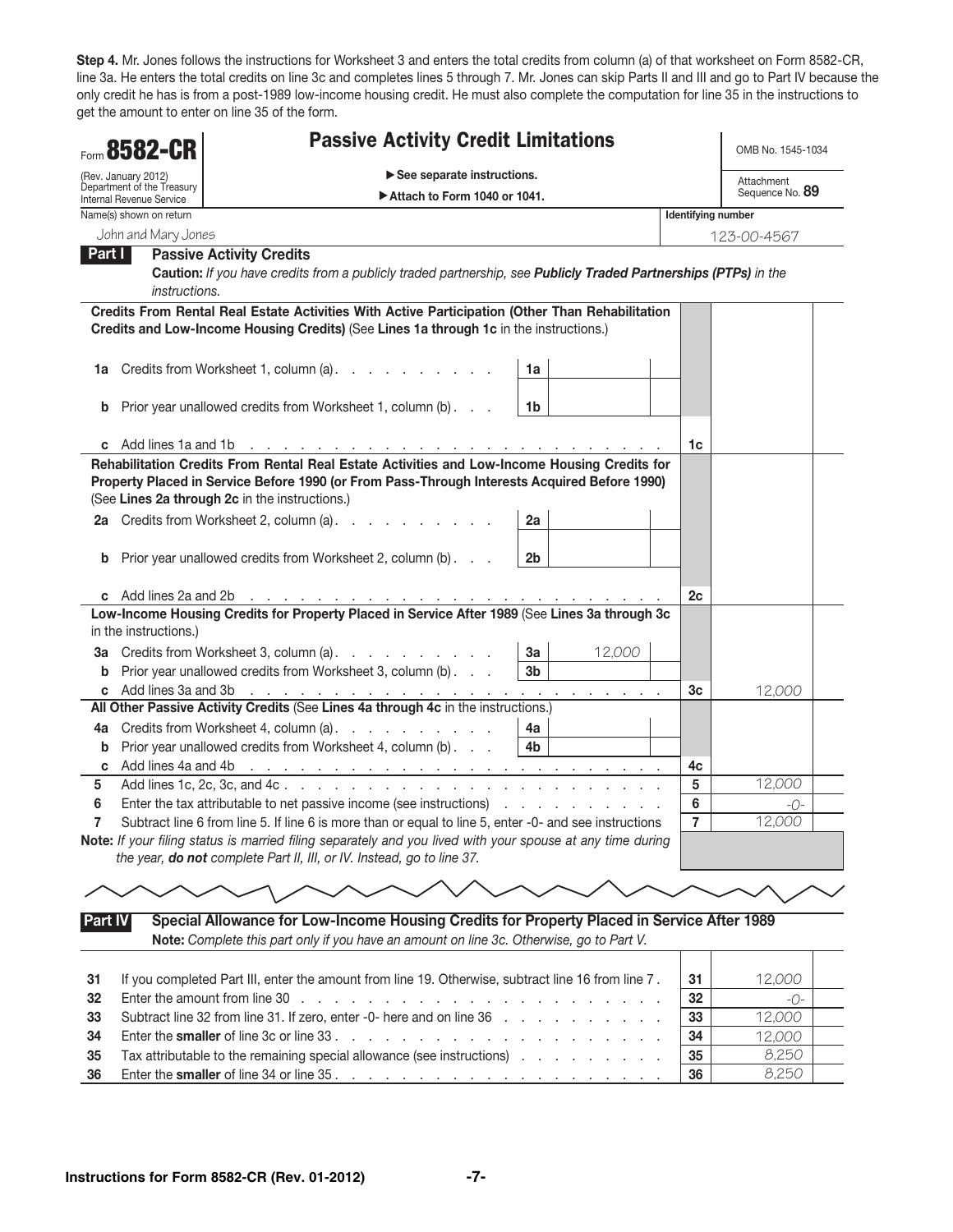## Line 35 computation:

| <b>Line 35.</b> Figure the tax attributable to the remaining special allowance as follows:                                                                                                                                                                            |        |
|-----------------------------------------------------------------------------------------------------------------------------------------------------------------------------------------------------------------------------------------------------------------------|--------|
| 305,000                                                                                                                                                                                                                                                               |        |
| <b>B.</b> Tax on line A. For Form 1040, use the Tax Table, Tax Computation Worksheet, or other appropriate method you used to figure your<br>tax. For Form 1041, use the Tax Rate Schedules, the Qualified Dividends Tax Worksheet, or Schedule D, whichever applies. | 78,105 |
| C. Enter \$25,000 (\$12,500 if married filing separate return and you and your spouse lived apart at<br>25,000                                                                                                                                                        |        |
| -O-                                                                                                                                                                                                                                                                   |        |
|                                                                                                                                                                                                                                                                       |        |
| 25,000                                                                                                                                                                                                                                                                |        |
| 280,000<br><b>G.</b> Subtract line F from line A response to the contract of the contract of the contract of the contract of the contract of the contract of the contract of the contract of the contract of the contract of the contract of t                        |        |
| H. Tax on line G. For Form 1040, use the Tax Table, Tax Computation Worksheet, or other appropriate method you used to figure your<br>tax. For Form 1041, use the Tax Rate Schedules, the Qualified Dividends Tax Worksheet, or Schedule D, whichever applies         | 69,855 |
| I. Subtract line H from line B research and research containers and research in the second service in the service of the service of the service of the service of the service of the service of the service of the service of                                         | 8,250  |
|                                                                                                                                                                                                                                                                       | -O-    |
| K. Tax attributable to the remaining special allowance. Subtract line J from line I. Enter the result on Form 8582-CR, line 35                                                                                                                                        | 8,250  |
| Note: When using taxable income in the above computation, it is not necessary to refigure items that are based on a percentage of adjusted<br>gross income.                                                                                                           |        |

Step 5. Mr. Jones completes Form 8582-CR, Part V.

## **Part V** Passive Activity Credit Allowed

| -37 | <b>Passive Activity Credit Allowed.</b> Add lines 6, 16, 30, and 36. See instructions to find out how to |    |       |  |
|-----|----------------------------------------------------------------------------------------------------------|----|-------|--|
|     | report the allowed credit on your tax return and how to allocate allowed and unallowed credits if        |    |       |  |
|     | you have more than one credit or credits from more than one activity. If you have any credits            |    |       |  |
|     | from a publicly traded partnership, see Publicly Traded Partnerships (PTPs) in the instructions.         | 37 | 8.250 |  |

Step 6. After completing Form 8582-CR, Mr. Jones determines his allowed and unallowed credit. Because he has only one type of credit from a single passive activity, his allowed low-income housing credit for 2011 is the amount on line 37, or \$8,250. His unallowed credit of \$3,750 is determined by subtracting the allowed credit on line 37 from the total credit on line 5 (\$12,000 – \$8,250).

Step 7. Mr. Jones enters the allowed passive activity credit of \$8,250 on Form 3800, line 33, and completes the rest of that form according to the instructions for Form 3800. The unallowed credit of \$3,750 is carried forward and used to figure the passive activity credit allowed for 2012.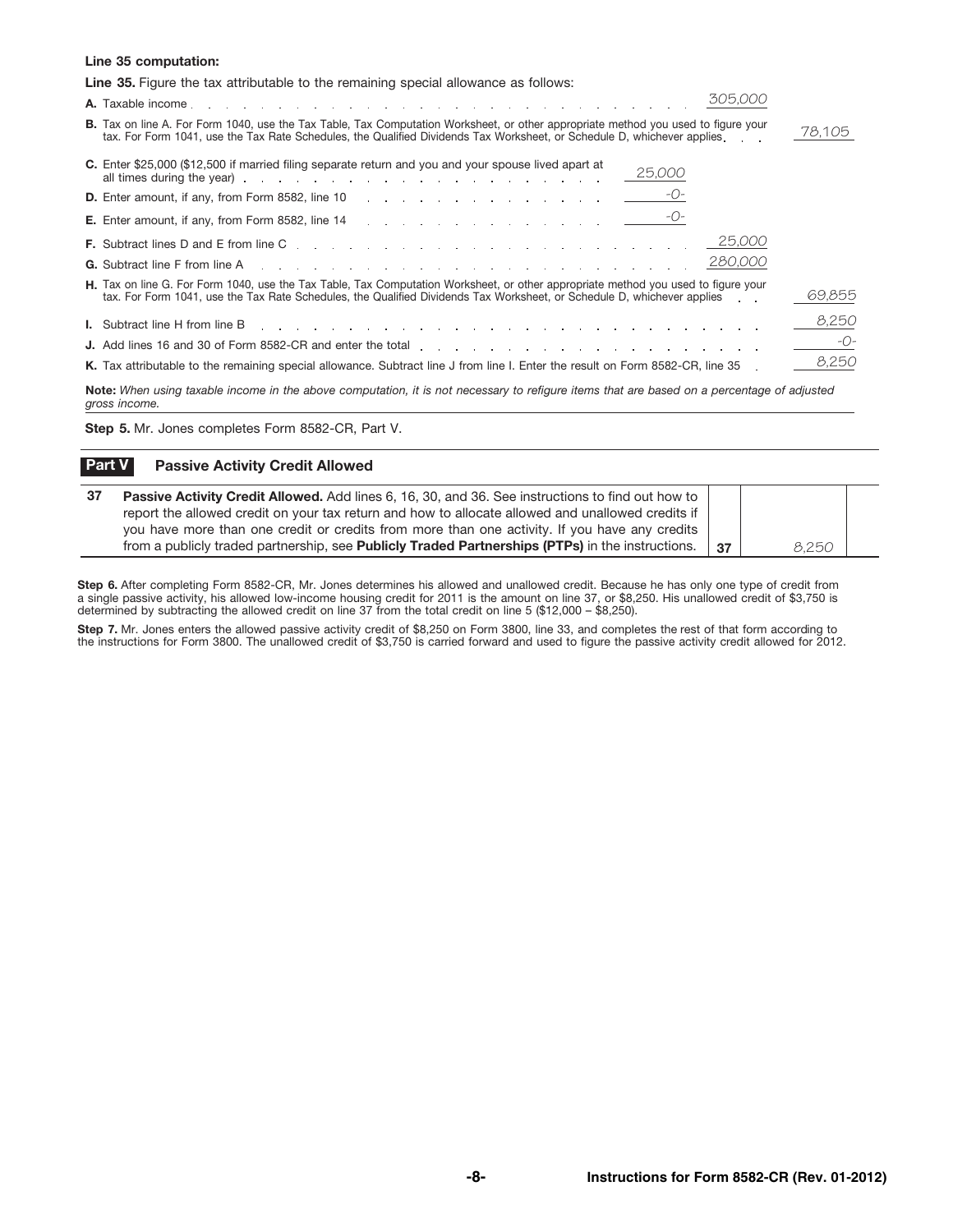**Current Year Credits**<br>
Convert any current year qualified<br>
Convert any current year qualified<br>
expenditures into credits before<br>
beginning Worksheet 1, 2, 3, or 4. If<br>
the credits are from more than one<br>
the credits are f type before making entries in the<br>worksheets.

**ALL**<br>CAUTION **ENGEDEE 19 FOURTH FOURT FOURTH TO FIGURE THE** *referenced forms may* To figure this year's PAC, you must *change. See the form instructions for* take into account any credits from *change. See the form instructions for* take into account any credits from **Part I—Passive Activity** *the referenced forms on how to report* passive activities disallowed for prior *the current year passive activity* years and carried forward to this year. **Credits**

**Example.** You have a low-income year unallowed credit from a single from passive activities to determine if<br>housing credit from one activity and a passive activity, figure your prior year you have a PAC for the current ye housing credit from one activity and a passive activity, figure your prior year you have a PAC for the current y<br>research credit from a different unallowed credit by subtracting line lif your credits from all passive activity. Enter the low-income housing 37 of your prior year Form 8582-CR activities exceed the tax attributable 3 and make a separate entry for the

unallowed credit by subtracting line from line 5 of your prior year Form to net passive income, you have a<br>8582-CR. Content year Form to the current year. Generally,

research credit in column (a) of Otherwise, your prior year<br> **Specific Instructions** Worksheet 4. unallowed credits are the amounts<br> **Form 3800, General Business** Shown in column (b) of Worksheet **Form 3800 shown in column (b) of Worksheet 9**<br>in the prior year Instructions for Form

**ALL**<br>CAUTION *recapture any part of the* worksheets.<br>
For tax years beginning after<br>
Prior Year Unallowed<br>
Prior Sear Unallowed<br>
Prior Sear Unallowed<br>
Prior Sear Unallowed<br>
Prior Sear Unallowed<br>
Prior Sear Unallowed<br>
Prior Sear Unallowed<br>
Prior Sear Unallowed<br>
Pr

*credit.*<br>If you had only one type of prior Use Part I to combine your credits<br>**Example.** You have a low-income year unallowed credit from a single from passive activities to determine if

Lines 1a and 1b. Use Worksheet 1 to figure the amounts to enter on lines 1a and 1b. Use line 1a for credits from rental real estate activities with active participation for the current year and line 1b for prior year unallowed credits from rental real estate activities with active participation in both the prior year in which the credit arose and the current year. See *Special Allowance for Rental Real Estate* Activities, earlier, for a definition of active participation.

For credits from Form 3800, enter the source form (for example, Form 3468 or Form 6765) and "Form 3800, line" followed by the appropriate line number (2, 23, or 32) in the "From Form" column.

After you complete the worksheet below, enter the totals of columns (a) and (b) on the corresponding lines of Form 8582-CR and then complete line 1c.

Note: Rehabilitation credits from rental real estate activities and low-income housing credits must be entered in Worksheet 2 or 3, whichever applies, even if you actively participated in the activity.

## Worksheet 1 for Lines 1a and 1b (keep for your records)

| <b>WURSHEEL FULLES READLY</b>                    |                            |                                       |                                               | IVACA IN YOUI ICCOINS)    |
|--------------------------------------------------|----------------------------|---------------------------------------|-----------------------------------------------|---------------------------|
| <b>Name of Activity</b>                          | From                       | <b>Current Year</b><br><b>Credits</b> | <b>Prior Year</b><br><b>Unallowed Credits</b> | <b>Total Credits</b>      |
|                                                  | Form<br>(a) Credit line 1a |                                       | (b) Credit line 1b                            | (c) Add cols. (a) and (b) |
|                                                  |                            |                                       |                                               |                           |
|                                                  |                            |                                       |                                               |                           |
|                                                  |                            |                                       |                                               |                           |
|                                                  |                            |                                       |                                               |                           |
|                                                  |                            |                                       |                                               |                           |
| Totals. Enter on lines 1a and 1b of Form 8582-CR |                            |                                       |                                               |                           |

Lines 2a and 2b. Use Worksheet 2 to figure the amounts to enter on lines 2a and 2b. Use line 2a for rehabilitation credits and low-income housing credits from rental real estate activities for the current year and line 2b for prior year unallowed credits from those activities. However, use Worksheet 3 instead of Worksheet 2 for low-income housing credits for property placed in service after 1989. If you held an indirect interest in the property through a partnership, S corporation, or other pass-through entity, use Worksheet 3 only if you also acquired your interest in the pass-through entity after 1989. Use this worksheet if you do not meet both requirements.

Enter the source form (Form 3468 or Form 8586) and "Form 3800, line" followed by the appropriate line number (2, 23, or 32) in the "From Form" column.

After you complete the worksheet below, enter the totals of columns (a) and (b) on the corresponding lines of Form 8582-CR and then complete line 2c.

## Worksheet 2 for Lines 2a and 2b **(keep for your records)** (keep for your records)

| <b>Name of Activity</b>                                 | <b>From</b> | <b>Current Year</b><br><b>Credits</b> | <b>Prior Year</b><br><b>Unallowed Credits</b> | <b>Total Credits</b>      |  |
|---------------------------------------------------------|-------------|---------------------------------------|-----------------------------------------------|---------------------------|--|
|                                                         | Form        | (a) Credit line 2a                    | (b) Credit line 2b                            | (c) Add cols. (a) and (b) |  |
|                                                         |             |                                       |                                               |                           |  |
|                                                         |             |                                       |                                               |                           |  |
|                                                         |             |                                       |                                               |                           |  |
|                                                         |             |                                       |                                               |                           |  |
|                                                         |             |                                       |                                               |                           |  |
| <b>Totals.</b> Enter on lines 2a and 2b of Form 8582-CR |             |                                       |                                               |                           |  |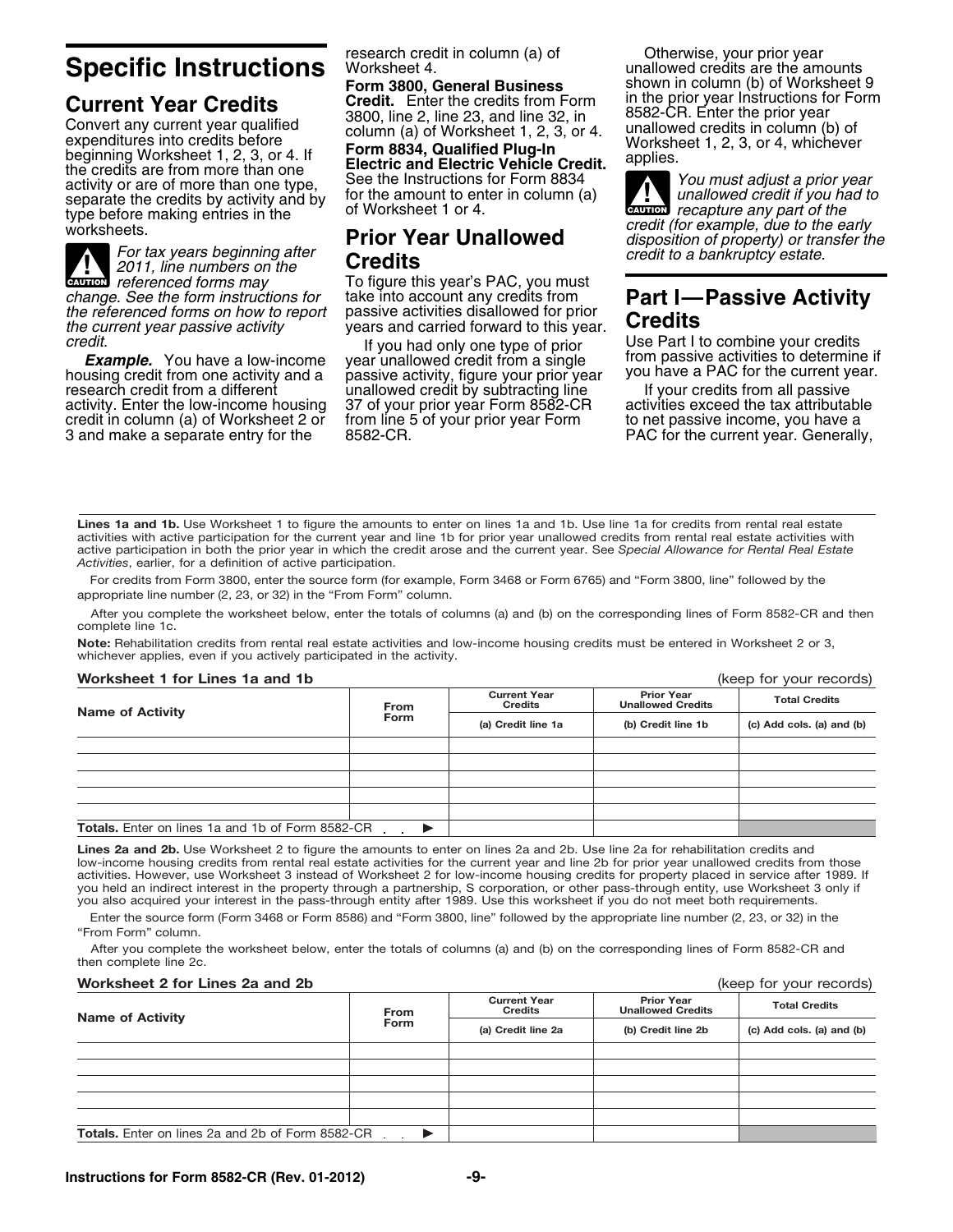Lines 3a and 3b. Use Worksheet 3 to figure the amounts to enter on lines 3a and 3b for low-income housing credits for property placed in service after 1989. If you held an indirect interest in the property through a partnership, S corporation, or other pass-through entity, use Worksheet 3 only if you also acquired your interest in the pass-through entity after 1989. Use line 3a for the current year credits and line 3b for prior year unallowed credits for those activities.

Enter "Form 3800, line" followed by the appropriate line number (2, 23, or 32) in the "From Form" column.

After you complete the worksheet below, enter the totals of columns (a) and (b) on the corresponding lines of Form 8582-CR and then complete line 3c.

## Worksheet 3 for Lines 3a and 3b

|                                                         | From                  | <b>Current Year</b><br><b>Credits</b> | <b>Prior Year</b><br><b>Unallowed Credits</b> | <b>Total Credits</b>      |
|---------------------------------------------------------|-----------------------|---------------------------------------|-----------------------------------------------|---------------------------|
| <b>Name of Activity</b>                                 | <b>Form</b>           | (a) Credit line 3a                    | (b) Credit line 3b                            | (c) Add cols. (a) and (b) |
|                                                         |                       |                                       |                                               |                           |
|                                                         |                       |                                       |                                               |                           |
|                                                         |                       |                                       |                                               |                           |
|                                                         |                       |                                       |                                               |                           |
|                                                         |                       |                                       |                                               |                           |
| <b>Totals.</b> Enter on lines 3a and 3b of Form 8582-CR | $\blacktriangleright$ |                                       |                                               |                           |

Lines 4a and 4b. Use Worksheet 4 to figure the amounts to enter on lines 4a and 4b. Use line 4a for all other passive activity credits for the current year and line 4b for prior year unallowed credits from those activities.

For credits from Form 3800, enter the source form (for example, Form 3468 or Form 6765) and "Form 3800, line" followed by the appropriate line number (2, 23, or 32) in the "From Form" column.

After you complete the worksheet below, enter the totals of columns (a) and (b) on the corresponding lines of Form 8582-CR and then complete line 4c.

### Worksheet 4 for Lines 4a and 4b (keep for your records)

(keep for your records)

| <b>Name of Activity</b>                                 | From | <b>Current Year</b><br><b>Credits</b> | <b>Prior Year</b><br><b>Unallowed Credits</b> | <b>Total Credits</b>      |  |
|---------------------------------------------------------|------|---------------------------------------|-----------------------------------------------|---------------------------|--|
|                                                         | Form | (a) Credit line 4a                    | (b) Credit line 4b                            | (c) Add cols. (a) and (b) |  |
|                                                         |      |                                       |                                               |                           |  |
|                                                         |      |                                       |                                               |                           |  |
|                                                         |      |                                       |                                               |                           |  |
|                                                         |      |                                       |                                               |                           |  |
|                                                         |      |                                       |                                               |                           |  |
| <b>Totals.</b> Enter on lines 4a and 4b of Form 8582-CR |      |                                       |                                               |                           |  |

you have net passive income if line 4 actively participate for both years, property placed in service after 1989<br>
of Form 8582 shows income. For include the credits in Worksheet 4, must include those credits on lines 3a

**ALUTION** *participated in the rental real estate* property through a partnership, S<br>activity, include the credits in corporation, or other pass-through

**Note.** You may take credits that also acquired your interest in the all passive activities in worksheet 4.<br>arose in a prior tax year (other than pass-through entity after 1989.<br>low-income housing and rehabilitation Lines credits) under the special allowance (including limited partners) and **Line 6.** If Form 8582, line 4, shows only if you actively participated in the qualifying estates who had<br>rental real estate activity for both that low-income housing credits from rental real estate activity for both that low-income housing credits from Form 8582 because you had net<br>prior year and this year. If you did not rental real estate activities for passive income, you must figure the prior year and this year. If you did not

for Form 8582-CR, line 6.<br> **Lines 1a through 1c.** Individuals (including limited partners) and the property through in the property through a<br> **Lines 1a through 1c.** Individuals (including limited partners) and partnership Lines 1a through 1c. Individuals (including limited partners) and partnership, S corporation, or other<br>and qualifying estates that actively qualifying estates who had partnership, are lines 3a<br>participated in rental real e The than rehabilitation credits or<br>
low-income housing credits) from<br>
these activities on lines 1a through<br>
the credits from those activities on lines<br>
the credits of the credit of the credits of the 2a through<br>
2a through 1c. Use Worksheet 1 to figure the 2 a through 2c. Use Worksheet 2 to<br>amounts to enter on lines 1a and 1b. figure the amounts to enter on lines Worksheet 4, but not in<br>See Special Allowance for Rental 2a and 2b.

credits for property placed in service *lived with your spouse at any time If you are married filing a* after 1989, include those credits in *during the year. separate return and lived with* Worksheet 3 instead of Worksheet 2. **Lines 4a through 4c.** Individuals If you held an indirect interest in the must include on lines 4a through 4c. *during the year, even if you actively* If you held an indirect interest in the must include on lines 4a through 4<br>*participated in the rental real estate* property through a partnership, Socredits from passive activities

must include those credits on lines 3a<br>through 3c. If you held an indirect more information, see the instructions not in Worksheet 1. through 3c. If you held an indirect<br>for Form 8582-CR, line 6. through 2c. Individuals interest in the property through a participated in rental real estate activities must include the credits relabilitation credits from rental real<br>activities must include the credits<br>(other than rehabilitation credits or abousing credits for property placed

**CAUTION**<br> *Worksheet 4, but not in*<br> *Worksheet 2 or 3, if you are* **Real Estate Activities**, earlier.<br>If you are married filing a separate filing a separate filing a separate return and **interest in the separate return and** 

*activity, include the credits in* corporation, or other pass-through were not entered on Worksheets 1, 2, entity, use Worksheet 3 only if you bor 3. Trusts must include credits from<br>also acquired your interest in the ball passive activities in Worksheet 4.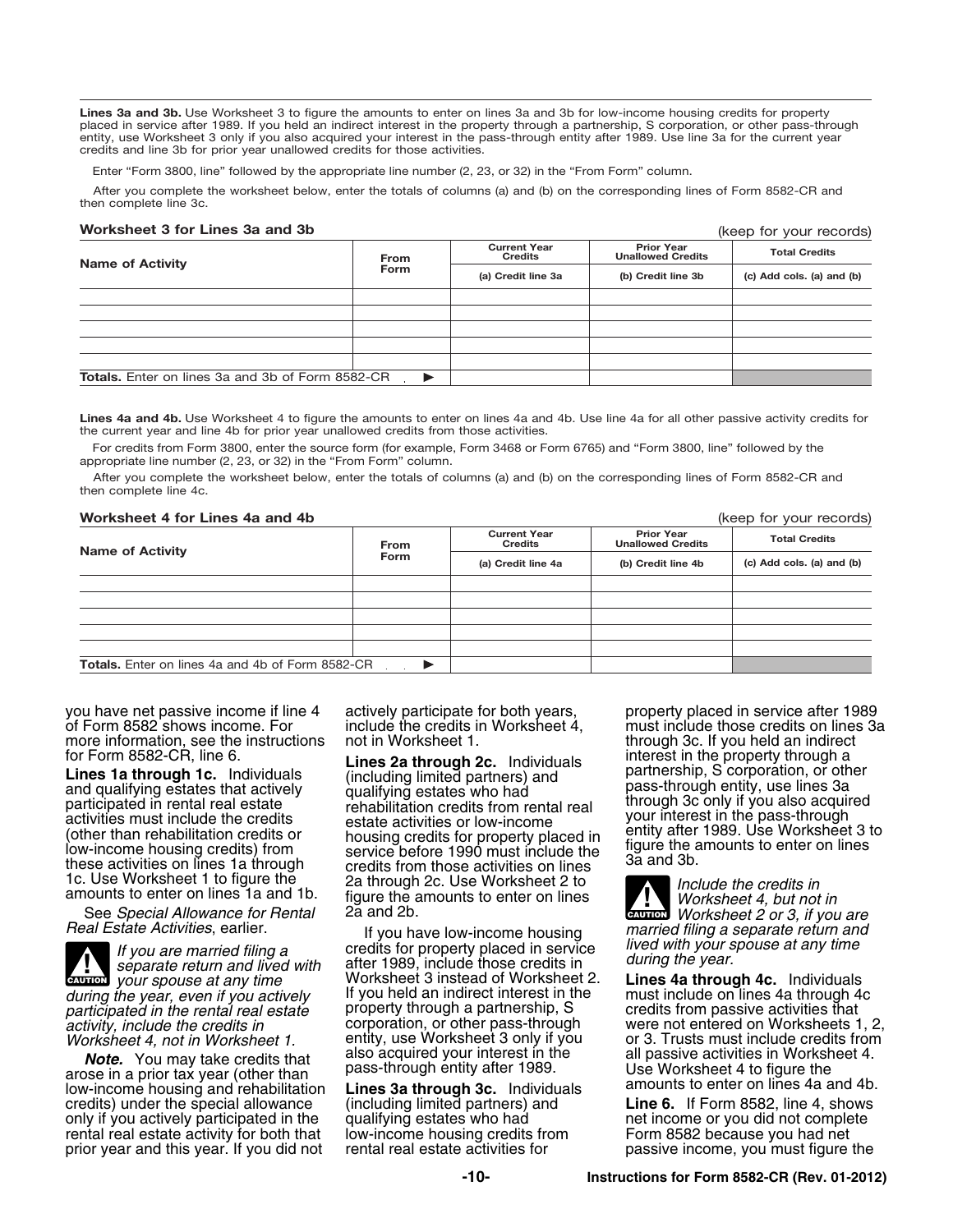tax on the net passive income. If you rental real estate activities in which income rules. For information on have an overall loss on an entire you actively participated (other than recharacterization of income, see<br>disposition of your interest in a rehabilitation credits and low-income Pub. 925 or Temporary Regulatio disposition of your interest in a<br>passive activity, reduce net passive<br>income, if any, on Form 8582, line 4, Activities, earlier, for details.<br>to the extent of the loss (but not<br>the extent of the loss (but not<br>the extent o

| A. Taxable income<br>including net<br>passive income             | allowance. They must enter -0- on<br>line 16 and go to line 17.              | zero). If you do have net passive<br>income when you combine the net              |
|------------------------------------------------------------------|------------------------------------------------------------------------------|-----------------------------------------------------------------------------------|
| <b>B.</b> Tax on line $A^*$                                      | <b>Line 10.</b> To figure modified adjusted<br>gross income, combine all the | losses and net income from all other<br>passive activities, the overall loss      |
| <b>C.</b> Taxable income without<br>net passive income           | amounts used to figure adjusted<br>gross income except do not take into      | from the disposition is taken into<br>account as a nonpassive loss only to        |
| <b>D.</b> Tax on line $C^*$                                      | account:                                                                     | the extent that it exceeds that net                                               |
| <b>E.</b> Subtract line D from line B<br>and enter the result on | • Any passive activity loss as defined                                       | passive income.                                                                   |
| Form 8582-CR, line 6 $\ldots \ldots \ldots$                      | in section $469(d)(1)$ ,<br>• Any rental real estate loss allowed            | <b>Line 12.</b> Do not enter more than<br>$0.12500$ on line 12 if you are married |

gross income.<br> **Line 7.** If line 7 is zero because the accounts (IRAs) and section<br>
tax on the net passive income on line 501(c)(18) pension plans,<br>
6 is greater than your credits from • The domestic production activities<br> The domestic production activities on line 5, all your deduction,<br>
passive activities on line 5, all your **e** The deduction allowed for<br>
credits from passive activities are credits from passive activities are • The deduction allowed for **B.** Tax on line A\* ............. . allowed. In this case, enter the **C.** Element taxes, amount from line 5 on line 37 and **C.** The exclusion from income of amount from line 5 on line 37 and<br>
report the credits on the forms interest from series EE and I U.S.<br>
normally used. Do not complete savings bonds used to pay higher<br>
Worksheets 5 through 9.<br>
Norksheets 5 through 9.<br>
The

## **F. F. Subtract line E from Line E from line E from Part II—Special** assistance program, **Allowance for Rental Construction interact allowance for Rental** deduction, or



**CAUTION**

allowed if you have any credits from

to the extent of the loss (but not When **Line 9.** Married persons filing and gross income, any overall loss from<br>the gross income, any overall loss from<br>the gross income, any overall loss from

For Form 1040, use the Tax Table, Tax Computation to real estate professionals (defined \$12,500 on line 12 if you are married \* For Form 1040, use the Tax Table, Tax Computation to real estate professionals (defined \* \$12, Worksheet, or other appropriate method you and under *Activities That Are Not Passive* filing a separate return and you and under *Activities That Are Not Passive* 

The exclusion of amounts received

- The student loan interest
- 

income any portfolio income and Schedule, Qualified Dividends To<br>
expenses that are clearly and directly Schedule D, whichever applies. *Married persons filing* expenses that are clearly and directly *separate returns who lived* allocable to portfolio income. Also with their spouses at any time include any income that is treated as *during the year are not eligible to* nonpassive income, such as overall the above computation, it is not *complete Part II.* gain from a PTP and net income from necessary to refigure items that are an activity or item of property subject based on a pe<br>to the recharacterization of passive gross income.

Fracta income in the separate returns who lived apart from<br>
the animal of the disposition of an interest in<br>
passive activity loss, enter -0- on line<br>
6 and go to line 7.<br>
Figure the tax on net passive<br>
mome as follows.<br>
T

in section 469(d)(1),<br>● Any rental real estate loss allowed bate **Face and a** be not enter more than figure your tax. For Form 1041, use the Tax Rate *Activities*, earlier), **Schedule, Qualified Dividends Tax Worksheet, or** *Activities*, earlier), **Schedule, Qualified Dividends Tax Worksheet, or** *Activities*, earli Schedule D, whichever applies.<br>
Note. When using taxable income in<br>
the above computation, it is not<br>
the above computation, it is not<br>
benefits,<br>
based on a percentage of adjusted<br>
gross income.<br>
The taxable amount of soc

| <b>A.</b> Taxable income <u>______</u>                                                                                                                      |
|-------------------------------------------------------------------------------------------------------------------------------------------------------------|
| <b>B.</b> Tax on line $A^*$                                                                                                                                 |
| <b>C.</b> Enter amount from Form<br>8582-CR, line 14 ______                                                                                                 |
| <b>D.</b> Subtract line C from line<br>A <u></u>                                                                                                            |
|                                                                                                                                                             |
| <b>F.</b> Subtract line E from line B<br>and enter the result on<br>Form 8582-CR, line 15.......                                                            |
|                                                                                                                                                             |
| * For Form 1040, use the Tax Table, Tax Computation<br>1880 and the boundary of the series of the control of the series of the control of the series of the |

**Heal Estate Activities** • The tuition and fees deduction.<br> **With Active Participation**<br>
Include in modified adjusted gross<br>
income any portfolio income and<br>
Income any portfolio income and<br>
Schedule, Qualified Dividends T

*with their spouses at any time* include any income that is treated as **Note.** When using taxable income in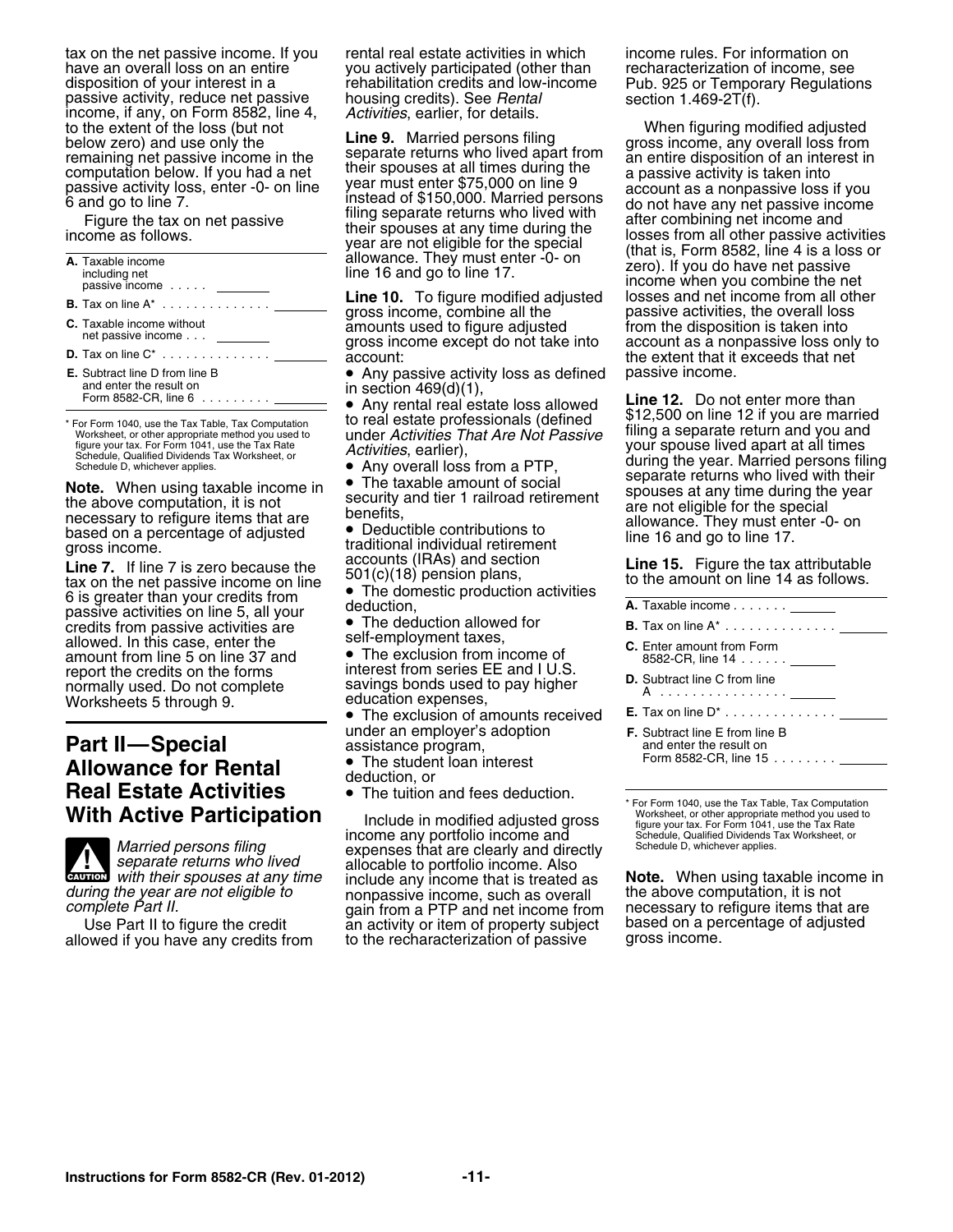## Instructions for Worksheet 5

Complete Worksheet 5 if you have an amount on Form 8582-CR, line 1c and you have credits from more than one activity. For credits to be reported on Form 3800, enter "Form 3800, line" followed by the appropriate line number (3, 24, or 33).

Column (a). Enter the credits from Worksheet 1, column (c), in column (a) of this worksheet.

Column (b). Divide each of the credits shown in column (a) by the total of the credits in column (a) and enter the ratio for each of the activities in column (b). The total of all the ratios must equal 1.00.

Column (c). Multiply Form 8582-CR, line 16 by the ratios in column (b) and enter the result in column (c). If the total of this column is the same as the total of column (a), all credits for the activities in column (a) of this worksheet are allowed. Report them on the forms normally used, and complete Worksheet 6 if you have credits shown in Worksheet 2. Also complete Worksheet 7 or 8 if you have credits shown in Worksheet 3 or 4. If the total of column (a) is more than the total of column (c), complete column (d).

Column (d). Subtract column (c) from column (a) and enter the result in this column. Also enter the name of each activity and the form the credit is reported on in Worksheet 8 and enter the amount from column (d) of this worksheet in column (a) of Worksheet 8. Also complete Worksheet 6 or 7 if you have credits on Form 8582-CR, line 2c or 3c.

## Worksheet 5 for Credits on Line 1a or 1b (keep for your records)

| <b>Name of Activity</b> | Form To Be<br>Reported on | (a) Credits | (b) Ratios | (c) Special<br><b>Allowance</b> | (d) Subtract<br>column (c) from<br>column (a) |
|-------------------------|---------------------------|-------------|------------|---------------------------------|-----------------------------------------------|
|                         |                           |             |            |                                 |                                               |
|                         |                           |             |            |                                 |                                               |
|                         |                           |             |            |                                 |                                               |
|                         |                           |             |            |                                 |                                               |
|                         |                           |             |            |                                 |                                               |
| <b>Totals</b><br>.<br>. | $\sim$ $\sim$ $\sim$      |             | 1.00       |                                 |                                               |

## Instructions for Worksheet 6

Complete Worksheet 6 if you have an amount on Form 8582-CR, line 2c and you have credits from more than one activity. For credits to be reported on Form 3800, enter "Form 3800, line" followed by the appropriate line number (3, 24, or 33).

Column (a). Enter the credits from Worksheet 2, column (c), in column (a) of this worksheet.

Column (b). Divide each of the credits shown in column (a) by the total of the credits in column (a) and enter the ratio for each of the activities in column (b). The total of all the ratios must equal 1.00.

Column (c). Multiply Form 8582-CR, line 30 by the ratios in column (b) and enter the result in column (c). If the total of this column is the same as the total of column (a), all credits for the activities in column (a) of this worksheet are allowed. Report them on the forms normally used, and complete Worksheet 7 or 8 if you have credits shown in Worksheet 3 or 4 or amounts in column (d) of Worksheet 5. If the total of column (a) is more than the total of column (c), complete column (d).

Column (d). Subtract column (c) from column (a) and enter the result in this column. Also enter the name of each activity and the form the credit is reported on in Worksheet 8 and enter the amount from column (d) of this worksheet in column (a) of Worksheet 8.

## Worksheet 6 for Credits on Line 2a or 2b (keep for your records)

| WUI NSIICCLU IUI UICUILS UII LIIIC ZA UI ZU                                                                                                                                                                                                    |                           | IVEED IN YOUI IECOINS) |            |                                 |                                               |
|------------------------------------------------------------------------------------------------------------------------------------------------------------------------------------------------------------------------------------------------|---------------------------|------------------------|------------|---------------------------------|-----------------------------------------------|
| <b>Name of Activity</b>                                                                                                                                                                                                                        | Form To Be<br>Reported on | (a) Credits            | (b) Ratios | (c) Special<br><b>Allowance</b> | (d) Subtract<br>column (c) from<br>column (a) |
|                                                                                                                                                                                                                                                |                           |                        |            |                                 |                                               |
|                                                                                                                                                                                                                                                |                           |                        |            |                                 |                                               |
|                                                                                                                                                                                                                                                |                           |                        |            |                                 |                                               |
|                                                                                                                                                                                                                                                |                           |                        |            |                                 |                                               |
|                                                                                                                                                                                                                                                |                           |                        |            |                                 |                                               |
| <b>Totals</b><br>a construction of the construction of the construction of the construction of the construction of the construction of the construction of the construction of the construction of the construction of the construction of the |                           |                        | 1.00       |                                 |                                               |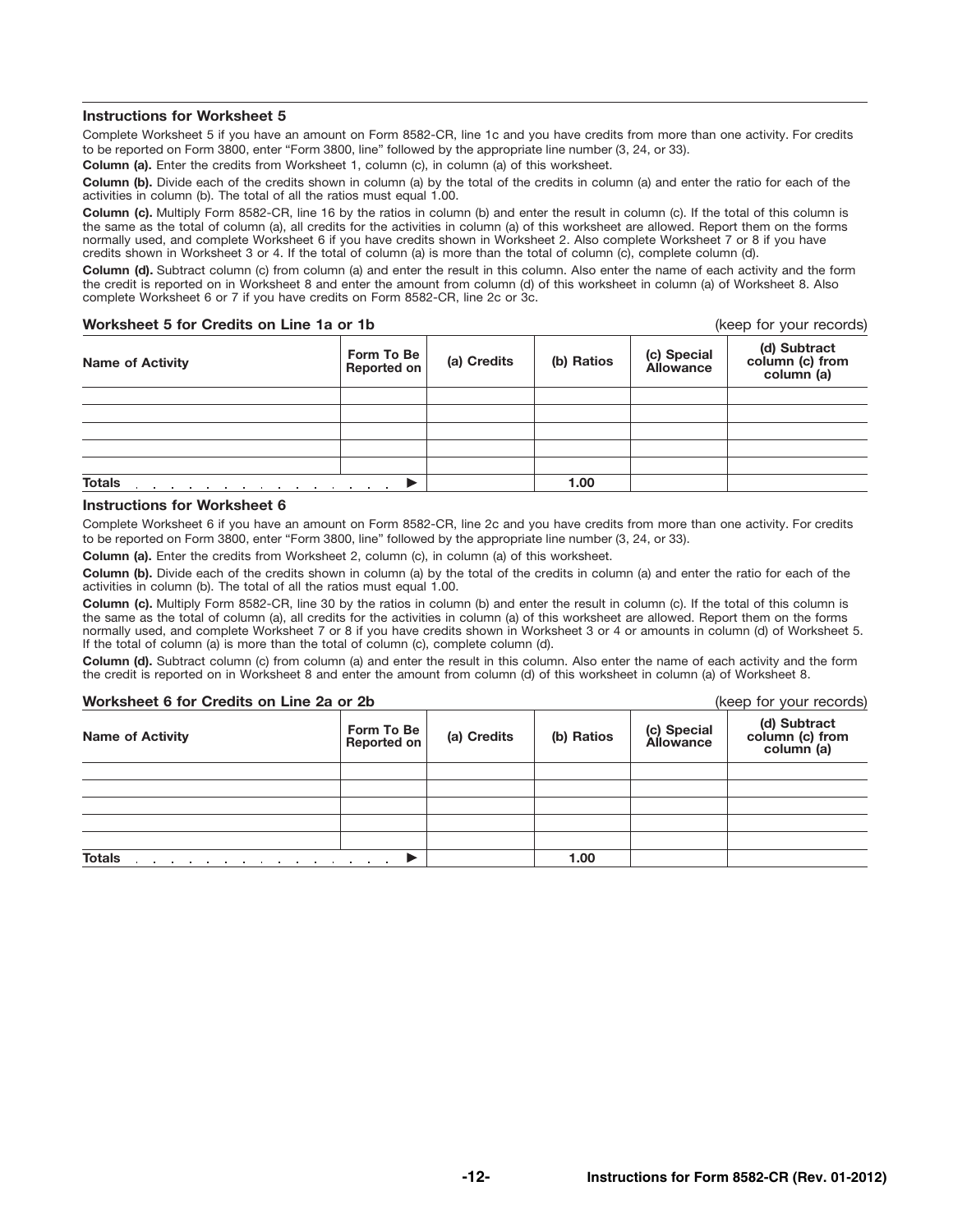## Instructions for Worksheet 7

Complete Worksheet 7 if you have credits on Form 8582-CR, line 3c and you have credits from more than one activity.

Column (a). Enter the credits from Worksheet 3, column (c), in column (a) of this worksheet.

Column (b). Divide each of the credits shown in column (a) by the total of the credits in column (a) and enter the ratio for each of the activities in column (b). The total of all the ratios must equal 1.00.

Column (c). Multiply Form 8582-CR, line 36 by the ratios in column (b) and enter the result in column (c). If the total of this column is the same as the total of column (a), all credits for the activities in column (a) of this worksheet are allowed. Report them on the forms normally used, and<br>complete Worksheet 8 if you have credits shown in Worksheet 4 or amounts i more than the total of column (c), complete column (d).

Column (d). Subtract column (c) from column (a) and enter the result in this column. Also enter the name of each activity and the form the credit is reported on in Worksheet 8 and enter the amount from column (d) of this worksheet in column (a) of Worksheet 8.

## Worksheet 7 for Credits on Line 3a or 3b (keep for your records)

| <b>WOLKSHEEL FIGHT OF EXILS OIL LINE OR OF OD</b><br><b>Name of Activity</b> | Form To Be<br>Reported on | (a) Credits | (b) Ratios | (c) Special<br><b>Allowance</b> | $\frac{1}{2}$<br>(d) Subtract<br>column (c)<br>from column (a) |
|------------------------------------------------------------------------------|---------------------------|-------------|------------|---------------------------------|----------------------------------------------------------------|
|                                                                              |                           |             |            |                                 |                                                                |
|                                                                              |                           |             |            |                                 |                                                                |
|                                                                              |                           |             |            |                                 |                                                                |
| <b>Totals</b><br>$\mathbf{r}$ , and $\mathbf{r}$ , and $\mathbf{r}$          |                           |             | 1.00       |                                 |                                                                |

## Instructions for Worksheet 8

Complete Worksheet 8 if you have credits on Form 8582-CR, line 4c from more than one activity or reported on different forms or you have amounts in column (d) of Worksheets 5, 6, or 7. For credits to be reported on Form 3800, enter "Form 3800, line" followed by the appropriate line number (3, 24, or 33).

Column (a). Enter the amounts, if any, from column (c) of Worksheet 4 and column (d) of Worksheets 5, 6, and 7.

Column (b). Divide each of the credits in column (a) by the total of all the credits in column (a) and enter the ratio for each of the activities in column (b). The total of all the ratios must equal 1.00.

Column (c). Complete the following computation:

A. Enter Form 8582-CR, line 5 . . . . . . . . . . . . . . **B.** Enter Form 8582-CR, line 37 . . . . . . . . . . . . . . . . C. Subtract line B from line A

the contract of the contract of the contract of Multiply line C by the ratios in column (b) and enter the results in column (c). Complete Worksheet 9 to determine the credits allowed for the current year.

### Worksheet 8—Allocation of Unallowed Credits (keep for your records)

| $\frac{1}{2}$                                                                                | $100 \times 101 \times 10001$    |             |            |                       |
|----------------------------------------------------------------------------------------------|----------------------------------|-------------|------------|-----------------------|
| <b>Name of Activity</b>                                                                      | Form To Be<br><b>Reported on</b> | (a) Credits | (b) Ratios | (c) Unallowed Credits |
|                                                                                              |                                  |             |            |                       |
|                                                                                              |                                  |             |            |                       |
|                                                                                              |                                  |             |            |                       |
|                                                                                              |                                  |             |            |                       |
|                                                                                              |                                  |             |            |                       |
| <b>Totals</b><br>and a series of the control of the control of the control of the control of |                                  | 1.00        |            |                       |

### Instructions for Worksheet 9

Column (a). Enter all the activities shown in Worksheet 8. The credits entered in column (a) of this worksheet are the credits shown in column (c) of Worksheets 1, 2, 3, and 4 for the activities listed in Worksheet 8. For credits to be reported on Form 3800, enter "Form 3800, line" followed by the appropriate line number (3, 24, or 33).

Column (b). Enter the amounts from column (c) of Worksheet 8 in this column. These are your unallowed credits for the current year. Column (c). Subtract column (b) from column (a). These are the allowed credits for the current year. Report the amounts in this column on the forms normally used. See *Reporting Allowed Credits on Your Tax Return*, in the instructions.

## Worksheet 8—Allowed Credits (keep for your records)

| WORKSHEEL 9-AllOWEG Credits                                                                                                      |                           |             | (Keep for your records)                     |  |
|----------------------------------------------------------------------------------------------------------------------------------|---------------------------|-------------|---------------------------------------------|--|
| <b>Name of Activity</b>                                                                                                          | Form To Be<br>Reported on | (a) Credits | (b) Unallowed Credits   (c) Allowed Credits |  |
|                                                                                                                                  |                           |             |                                             |  |
|                                                                                                                                  |                           |             |                                             |  |
|                                                                                                                                  |                           |             |                                             |  |
|                                                                                                                                  |                           |             |                                             |  |
|                                                                                                                                  |                           |             |                                             |  |
| <b>Totals</b><br>the contract of the contract of the contract of the contract of the contract of the contract of the contract of |                           |             |                                             |  |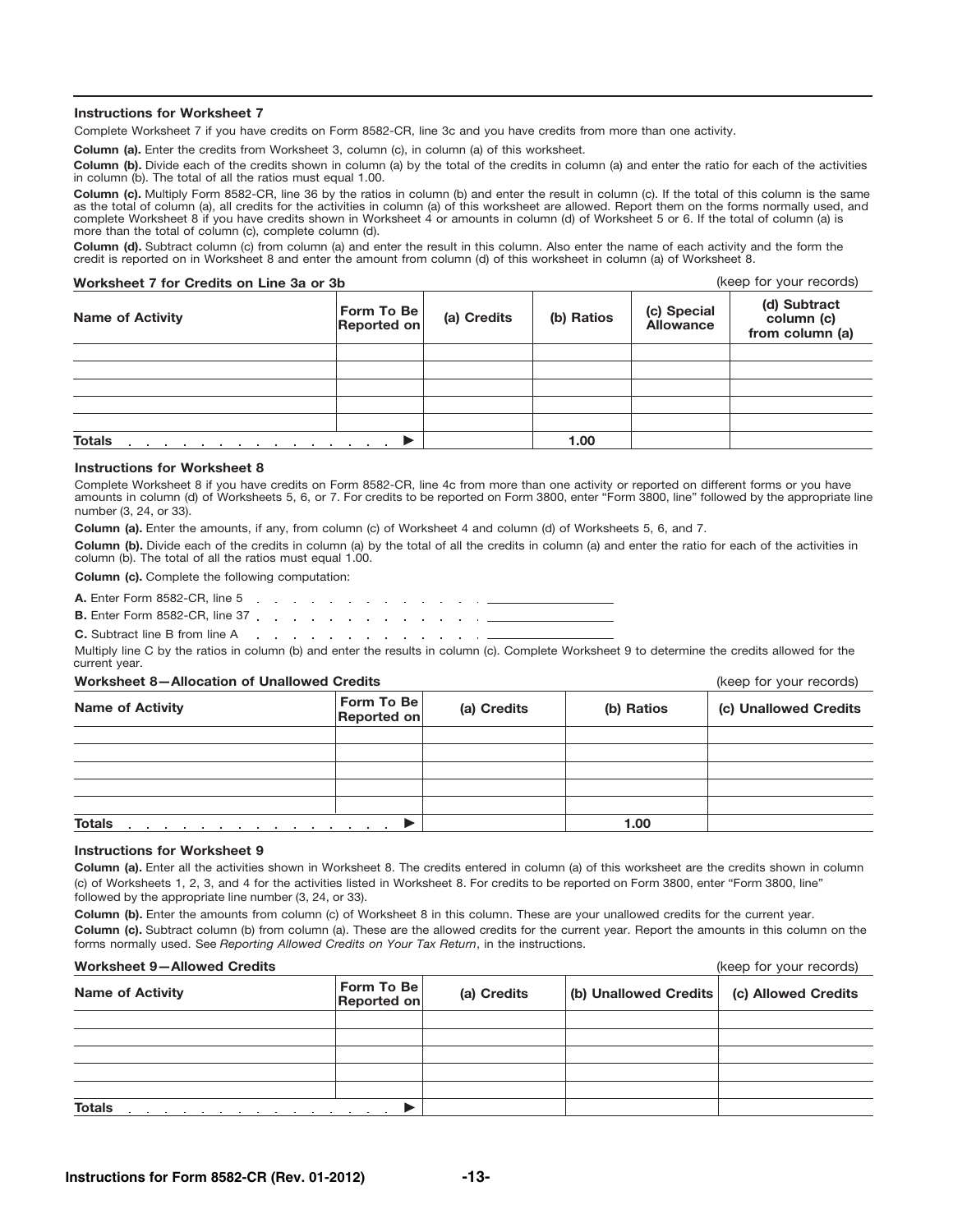**Part III—Special** gross income. **Part V—Passive Activity Allowance for Credit Allowed Rehabilitation Credits**<br> **Part IV—Special** Use Part V to figure the PAC (as<br> **Example Act Legal Fatate Part IV—Special** determined in Part I) that is allowed **Part IV—Special determined in Part I)** that is allowed **From Rental Real Estate Allowance for** *Activities and* **activities and activities and activities and activities and activities <b>Activities** and **activities** acti **Low-Income Housing and activities.**<br> **Low-Income Housing Line 37.** If you have only one type of **Credits for Property** credit, the amount on line 37 is the credit allowed for the year. Enter this Credits for Property<br>
Placed in Service After amount on the form where it is<br>
1990 (or From<br>
1990 (or From
Cream Allowed Credits on Your Tax Return,<br>
1990 (or From
Cream Credit Supported. See Reporting<br>
1990 (or From
Cream

**EXECUTION**<br> **EXECUTION**<br> **EXECUTION EXECUTION**<br> **EXECUTION EXECUTION**<br> **EXECUTION**<br> **EXECUTION**<br> **EXECUTION**<br> **EXECUTION**<br> **EXECUTION**<br> **EXECUTION**<br> **EXECUTION**<br> **EXECUTION**<br> **EXECUTION**<br> **EXECUTION**<br> **EXECUTION**<br> **EX** 

partnership, S corporation, or other pass-through entity in which you acquired your interest before 1990, **Line 35.** Figure the tax attributable *For tax years beginning after* regardless of the date the property to the remaining special allowance as regardless of the date the property to th

year must enter \$125,000 on line 21,<br>
year must enter \$125,000 on line 21,<br>
instead of \$250,000. (\$12,500 if married<br>
Skip line 3, 24, and 33, whichever apply,<br>
Skip lines 21 through 26 if you

Skip lines 21 through 26 if you<br>
completed Part II of this form and<br>
your modified adjusted gross income<br>
your modified adjusted gross income<br>
all times during the<br>
all times during the<br>
all times during the<br>
group and you (\$50,000 or less if married filing **D.** Enter amount, if **D.** Final passive activity credit separately and you lived apart from any, from Form allowed.<br>
Separately and you lived apart from any, from Form allowed.<br>
Vour spo separately and you lived apart from your spouse for the entire year). Instead, enter the amount from line **E.** Enter the amount, **Publicly Traded**<br>
IS on line 27. If any, from Form **Partnerships (P**<br> **E.** Enter the amount, **Partnerships (P** 15 on line 27.

15 on line 27.<br> **Line 24.** Do not enter more than the state of the state of the state of the state of the state of the state of th<br>
\$12,500 on line 24 if you are married F. Subtract lines D and E **F.** Subtract lines D and E A PTP is a partnership whose \$12,500 on line 24 if you are married from line C ........... . interests are traded on an established filing a separate return and lived apart securities market or are readily **G.** Subtract line F from line A . . . from your spouse for the entire year. tradable on a secondary market (or **Line 27.** Figure the tax attributable **H.** Tax on line G\* .............. . its substantial equivalent). to the amount on line 26 as follows. **I.** Subtract line H from line B ...... . An established securities market

**C.** Enter amount from Form special allowance. Subtract line J Exchange Act of 1934 or exempted from line I. Enter the result on 8582-CR, line 26 ...... . from registration because of the Form 8582-CR, line 35 ......... . \*For Form 1040, use the Tax Table, Tax Computation includes any over-the-counter market. **E.** Tax on line D\* .............. . Worksheet, or other appropriate method you used to figure your tax. For Form 1041, use the Tax Rate A secondary market generally **F.** Subtract line E from line B and enter

**Note.** When using taxable income in based on a percentage of adjusted interest.<br>the above computation, it is not gross income. The substantial equivalent of a the above computation, it is not<br>necessary to refigure items that are

based on a percentage of adjusted

**Pass-Through Interests**<br>**Acquired Before 1990) Example 1990** *Separate returns who lived* minus line 37. whichever apply, to allocate the *during the year are not eligible to*

at their spouses at any time<br>
during the year are not eligible to<br>
complete Part III. allowed if you have any low-income<br>
complete Part III. begins to a complete Part III. allowed it is evident to bousing credits for prope Use Part III to figure the credit service after 1989. If you held an keep a record of each unallow<br>wed if you have any rehabilitation indirect interest in the property servedit and the activity to which it allowed if you have any rehabilitation indirect interest in the property credit and the activity to which it credits or low-income housing credits through a partnership, S corporation, belongs so you may claim the credit if for property placed in service before or other pass-through entity, use Part it becomes allowable in a future year. for property placed in service before or other pass-through entity, use Part it becomes allowable in a tuture ye<br>
1990. Also use this part if your **IV only if your interest in the low-income housing credits**<br>
1989.<br> **COLOG** 

to the remaining special allowance as<br>follows

- 
- 
- 
- 
- 
- 
- 
- 
- 
- 

the above computation, it is not example persons, such as brokers or deal necessary to refigure items that are who are making a market in the based on a percentage of adiusted interest.

*Married persons filing* and *complete Part IV.* have allowed and unallowed credits if you *complete Part IV.* have credits from more than one *separate returns who lived* and *complete Part IV.* Also we have credits from

**CAUTION**<br> *referenced forms may*<br> *referenced forms may* was placed in service.<br> **Line 21.** Married persons filing<br>
separate returns who lived apart from  $\overline{a}$ . Taxable income<br>
the referenced forms on how to report<br>
the passive activity credit allowed.<br>
the passive activity c

on line 10 was \$100,000 or less year) .......... . Form 8834 for instructions on how to

**J.** Add lines 16 and 30 of includes any national securities **A.** Taxable income ...... . Form 8582-CR and enter the total . . . exchange and any local exchange **B.** Tax on line A\* .............. . **K.** Tax attributable to the remaining registered under the Securities limited volume of transactions. It also<br>includes any over-the-counter market.

the result on Form 8582-CR, line 27 Schedule, Qualified Dividends Tax Worksheet, or exists if a person stands ready to Schedule D, whichever applies. make a market in the interest. An For Form 1040, use the Tax Table, Tax Computation<br>Worksheet, or other appropriate method you used to<br>figure your tax. For Form 1041, use the Tax Rate **Note.** When using taxable income in if the interest is regularly quoted

secondary market exists if there is no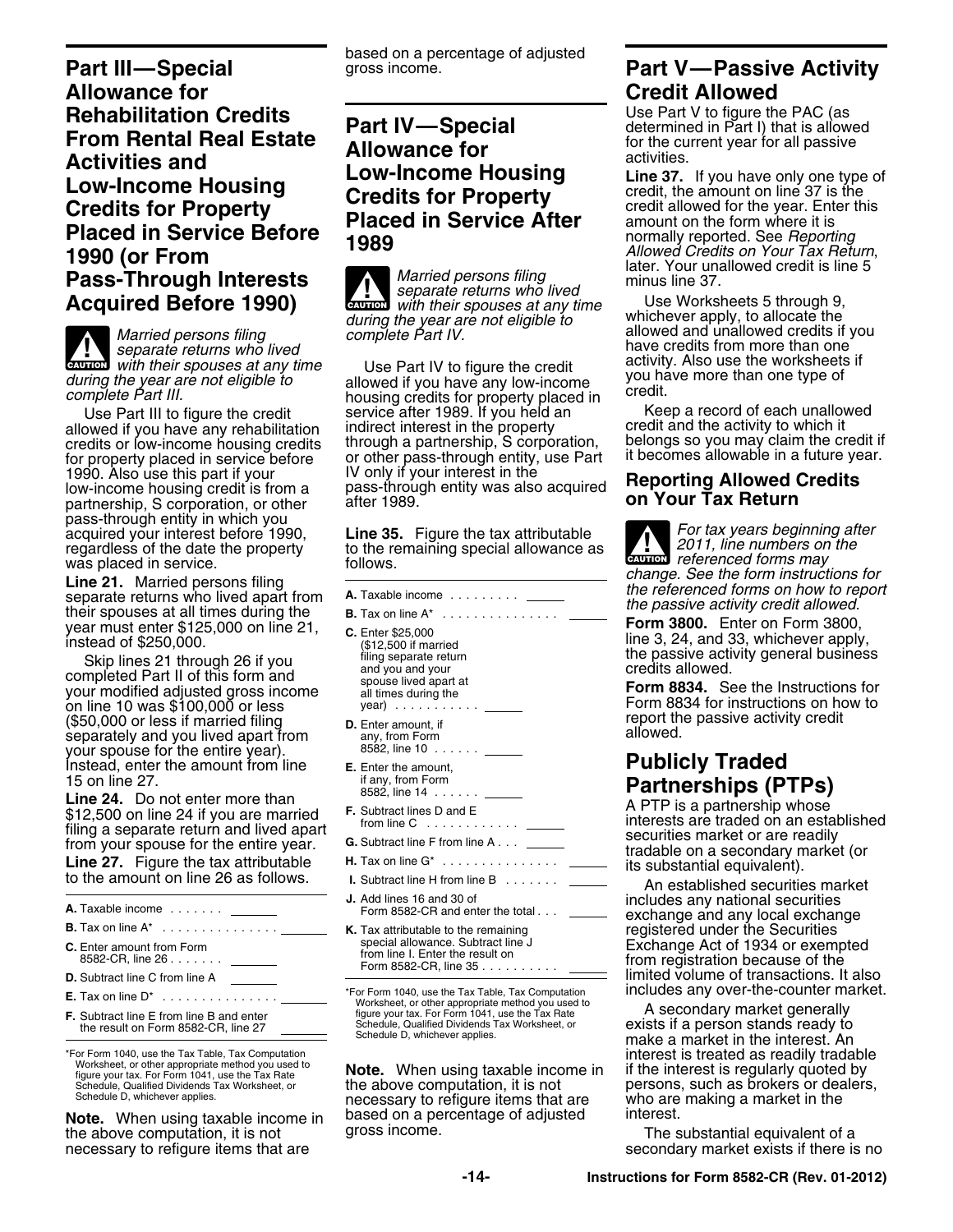regular, and ongoing opportunity to sell or exchange their interests exchange interests in a timeframe Step 1, attributable to net passive acquired your interest after 1989 and with the regularity and continuity income from that PTP. that the existence of a market maker<br>would provide<br>would provide

estate activities not owned through available for the credits in Step 3. The forward to next year.<br>PTPs. See Special Allowance for **Step 5.** Rehabilitation credits from **Contract Contract Contract Contract Step 5.** Rehabil

**A**<br>CAUTION

with passive activity credits (including each PTP in Step 3. **Line 3. Line 38.** Check the box if you elect the box if you election of the box if you election of the basis of credit

From Billiation credits from rental real allowed in Step 5 above and Form<br>
estate activities from PTPs, the state activities from PTPs,<br>
low-income housing credits for the special<br>
1990 from PTPs, or low-income<br>
housing cr housing credits from PTPs in which<br>you acquired your interest before The Vour only passive credits are The tax attributable to net passive<br>1990 (regardless of the date placed in Trom PTPs, complete the steps income. 1990 (regardless of the date placed in service). Shown in the worksheet in the line 35

identifiable market maker, but holders **Step 3.** Reduce rehabilitation credits instructions. Subtract the credits of interests have a readily available, from rental real estate activities from allowed in Step 5 above from the tax<br>
regular, and ongoing opportunity to each PTP, low-income housing figured on line K of that worksheet. credits for property placed in service The result is the tax attributable to the<br>before 1990 from each PTP, and any special allowance available for the through a public means of obtaining before 1990 from each PTP, and any special allowance available for the<br>or providing information on offers to low-income housing credits (including credits in Step 6.<br>buy, sell, or exchan Similarly, the substantial equivalent of each PTP in which you acquired your<br>a secondary market exists if interest before 1990 (regardless of allowed under the special allowance<br>prospective buyers and sellers have the date

Gredits From PTPs<br>
A credit of a market maker in the state in the state of a market maker<br>
Credits From PTPs<br>
A credit from a passive activity held<br>
A credit from a passive activity held<br>
A credit from a passive activity h

rental real estate activities held If your only passive credits are **Step 10.** Figure the allowed and through PTPs are allowed to the from PTPs, complete lines 21 through unallowed credits from each PTP. extent of any spec extent of any special allowance that 27 of Form 8582-CR as a worksheet. Report the allowed credits on the<br>remains after taking into account The amount on line 27 is the tax forms normally used. Keep a record<br>losses and cre

*Do not enter credits from* low-income housing credits for **Part VI—Election To** *PTPs on the worksheets or on* property placed in service before 1990 by PTPs, and low-income<br>housing credits from PTPs in which the following steps to figure the<br>
allowed and unallowed credits from<br>
passive activities held through PTPs.<br> **Computation of Allowed**<br> **Computation of Allowed**<br> **Computation of Allowed**<br> **Computation of Allowed**<br> **Computa** Complete Steps 1 and 2 only if you than Step 4. If step 4 is striking that reduced the basis of the<br>have net passive income from a PTP Step 4 pro rata to the credits from<br>with property.<br>with passive activity credits (inclu

# **PHPPS on the property property property property increase Basis of Credit**

prior year unallowed credits).<br>
Start in the tax attributable to you have lower the passive income from each PTP (including prior year unallowed the prior estimate the tax including credits (including prior year unallowed